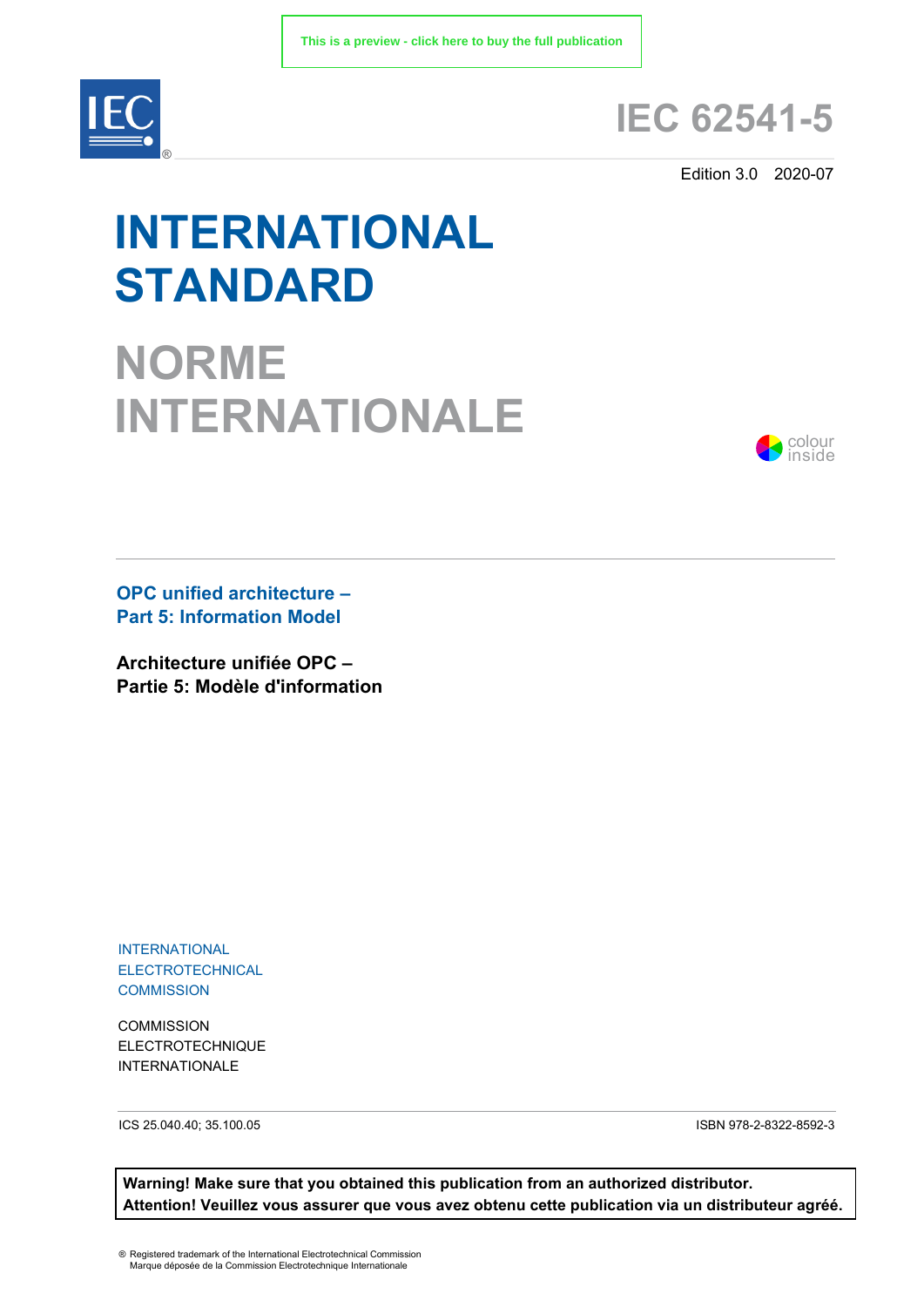$-2-$ 

IEC 62541-5:2020 © IEC 2020

### **CONTENTS**

| 1              |            |  |  |
|----------------|------------|--|--|
| $\overline{2}$ |            |  |  |
| 3              |            |  |  |
|                | 3.1        |  |  |
|                | 3.2        |  |  |
|                | 3.3        |  |  |
| $\overline{4}$ |            |  |  |
|                | 4.1        |  |  |
|                | 4.2        |  |  |
| 5              |            |  |  |
|                |            |  |  |
|                | 5.1        |  |  |
|                | 5.2        |  |  |
|                | 5.3        |  |  |
|                | 5.4<br>5.5 |  |  |
|                |            |  |  |
| 6              |            |  |  |
|                | 6.1        |  |  |
|                | 6.2        |  |  |
|                | 6.3        |  |  |
|                | 6.3.1      |  |  |
|                | 6.3.2      |  |  |
|                | 6.3.3      |  |  |
|                | 6.3.4      |  |  |
|                | 6.3.5      |  |  |
|                | 6.3.6      |  |  |
|                | 6.3.7      |  |  |
|                | 6.3.8      |  |  |
|                | 6.3.9      |  |  |
|                | 6.3.10     |  |  |
|                | 6.3.11     |  |  |
|                | 6.3.12     |  |  |
|                | 6.3.13     |  |  |
|                | 6.3.14     |  |  |
|                | 6.4        |  |  |
|                | 6.4.1      |  |  |
|                | 6.4.2      |  |  |
|                | 6.4.3      |  |  |
|                | 6.4.4      |  |  |
|                | 6.4.5      |  |  |
|                | 6.4.6      |  |  |
|                | 6.4.7      |  |  |
|                | 6.4.8      |  |  |
|                | 6.4.9      |  |  |
|                | 6.4.10     |  |  |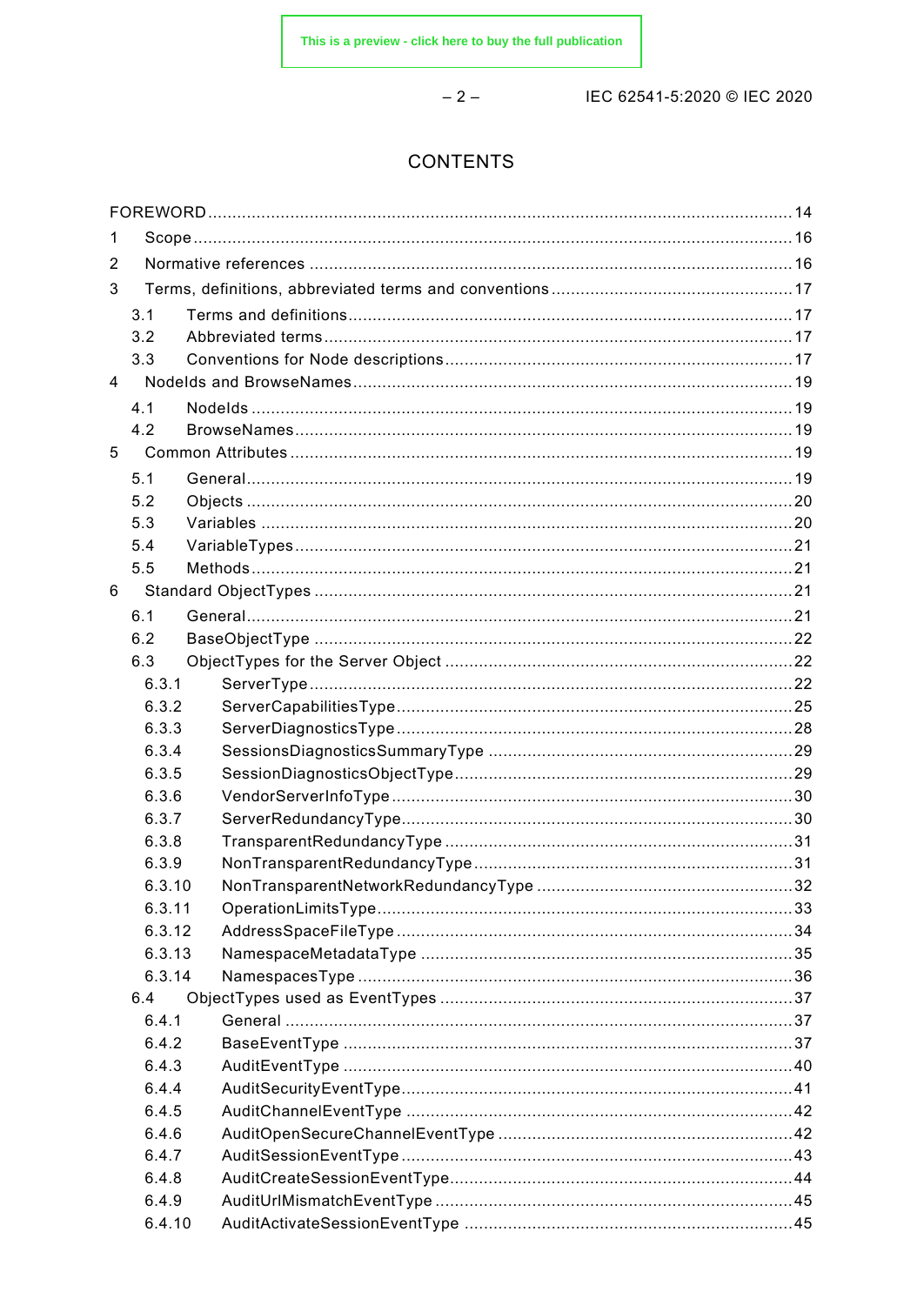$-3-$ 

|                | 6.4.11           |            |    |
|----------------|------------------|------------|----|
|                | 6.4.12           |            |    |
|                | 6.4.13           |            |    |
|                | 6.4.14           |            |    |
|                | 6.4.15           |            |    |
|                | 6.4.16           |            |    |
|                | 6.4.17           |            |    |
|                | 6.4.18           |            |    |
|                | 6.4.19           |            |    |
|                | 6.4.20           |            |    |
|                | 6.4.21           |            |    |
|                | 6.4.22           |            |    |
|                | 6.4.23           |            |    |
|                | 6.4.24           |            |    |
|                | 6.4.25           |            |    |
|                | 6.4.26           |            |    |
|                | 6.4.27           |            |    |
|                | 6.4.28           |            |    |
|                | 6.4.29           |            |    |
|                | 6.4.30           |            |    |
|                | 6.4.31           |            |    |
|                | 6.4.32           |            |    |
|                | 6.4.33           |            |    |
|                | 6.4.34<br>6.4.35 |            |    |
|                | 6.5              |            |    |
|                | 6.6              |            |    |
|                | 6.7              |            |    |
|                | 6.8              |            |    |
| $\overline{7}$ |                  |            |    |
|                |                  | 71 General | 59 |
|                | 7.2              |            |    |
|                | 7.3              |            |    |
|                | 7.4              |            |    |
|                | 7.5              |            |    |
|                | 7.6              |            |    |
|                | 7.7              |            |    |
|                | 7.8              |            |    |
|                | 7.9              |            |    |
|                | 7.10             |            |    |
|                | 7.11             |            |    |
|                | 7.12             |            |    |
|                | 7.13             |            |    |
|                | 7.14             |            |    |
|                | 7.15             |            |    |
|                | 7.16             |            |    |
|                | 7.17             |            |    |
|                | 7.18             |            |    |
|                | 7.19             |            |    |
|                |                  |            |    |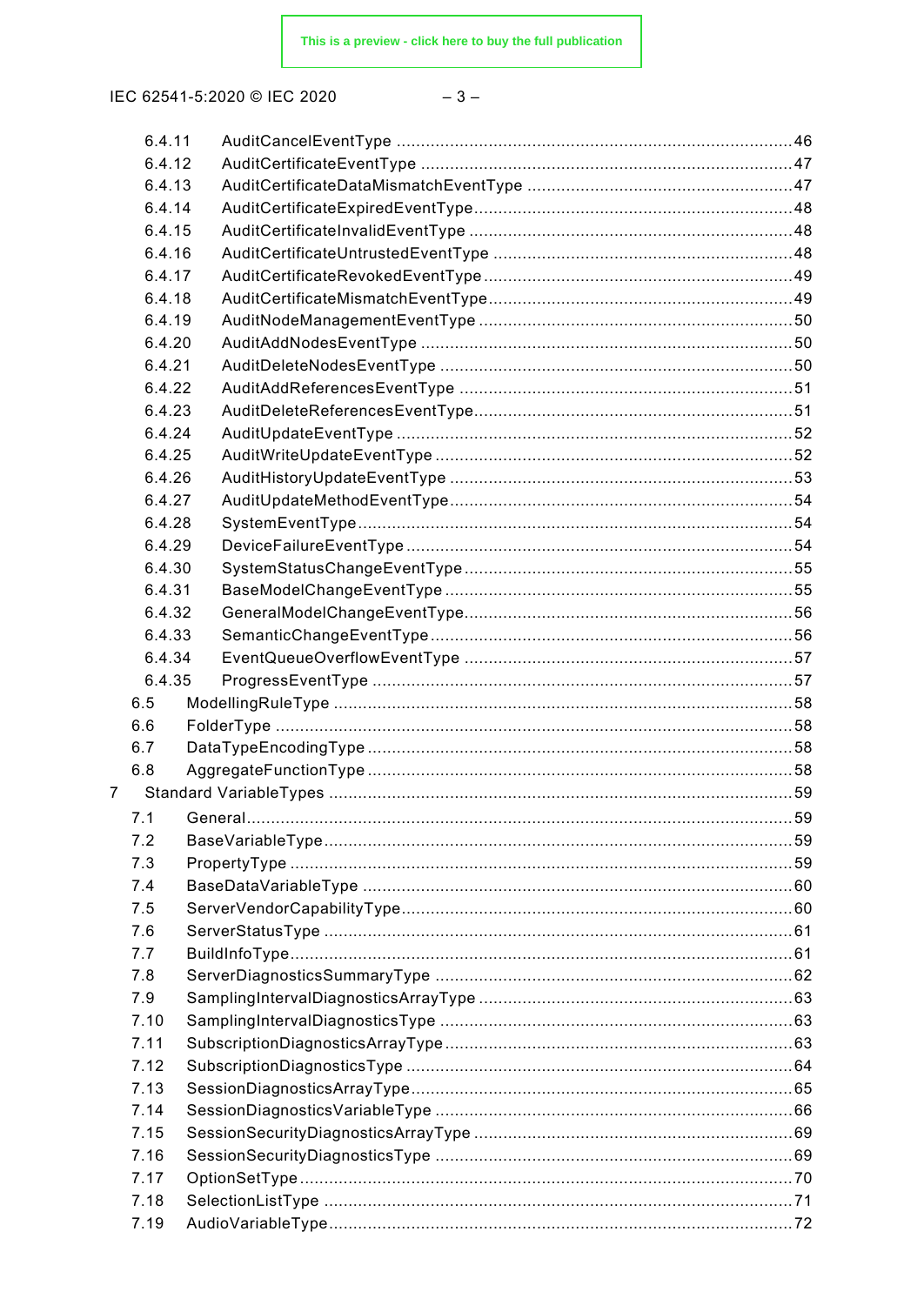$-4-$ 

| 8  |        |  |
|----|--------|--|
|    | 8.1    |  |
|    | 8.2    |  |
|    | 8.2.1  |  |
|    | 8.2.2  |  |
|    | 8.2.3  |  |
|    | 8.2.4  |  |
|    | 8.2.5  |  |
|    | 8.2.6  |  |
|    | 8.2.7  |  |
|    | 8.2.8  |  |
|    | 8.2.9  |  |
|    | 8.2.10 |  |
|    | 8.3    |  |
|    | 8.3.1  |  |
|    | 8.3.2  |  |
|    | 8.4    |  |
|    | 8.4.1  |  |
|    | 8.4.2  |  |
|    | 8.4.3  |  |
|    | 8.4.4  |  |
|    | 8.4.5  |  |
| 9  |        |  |
|    | 9.1    |  |
|    | 9.2    |  |
|    | 9.3    |  |
|    | 9.4    |  |
| 10 |        |  |
| 11 |        |  |
|    | 11.1   |  |
|    | 11.2   |  |
|    | 11.3   |  |
|    | 11.4   |  |
|    | 11.5   |  |
|    | 11.6   |  |
|    | 11.7   |  |
|    | 11.8   |  |
|    | 11.9   |  |
|    | 11.10  |  |
|    | 11.11  |  |
|    | 11.12  |  |
|    | 11.13  |  |
|    | 11.14  |  |
|    | 11.15  |  |
|    |        |  |
|    | 11.17  |  |
|    |        |  |
|    | 12.1   |  |
|    |        |  |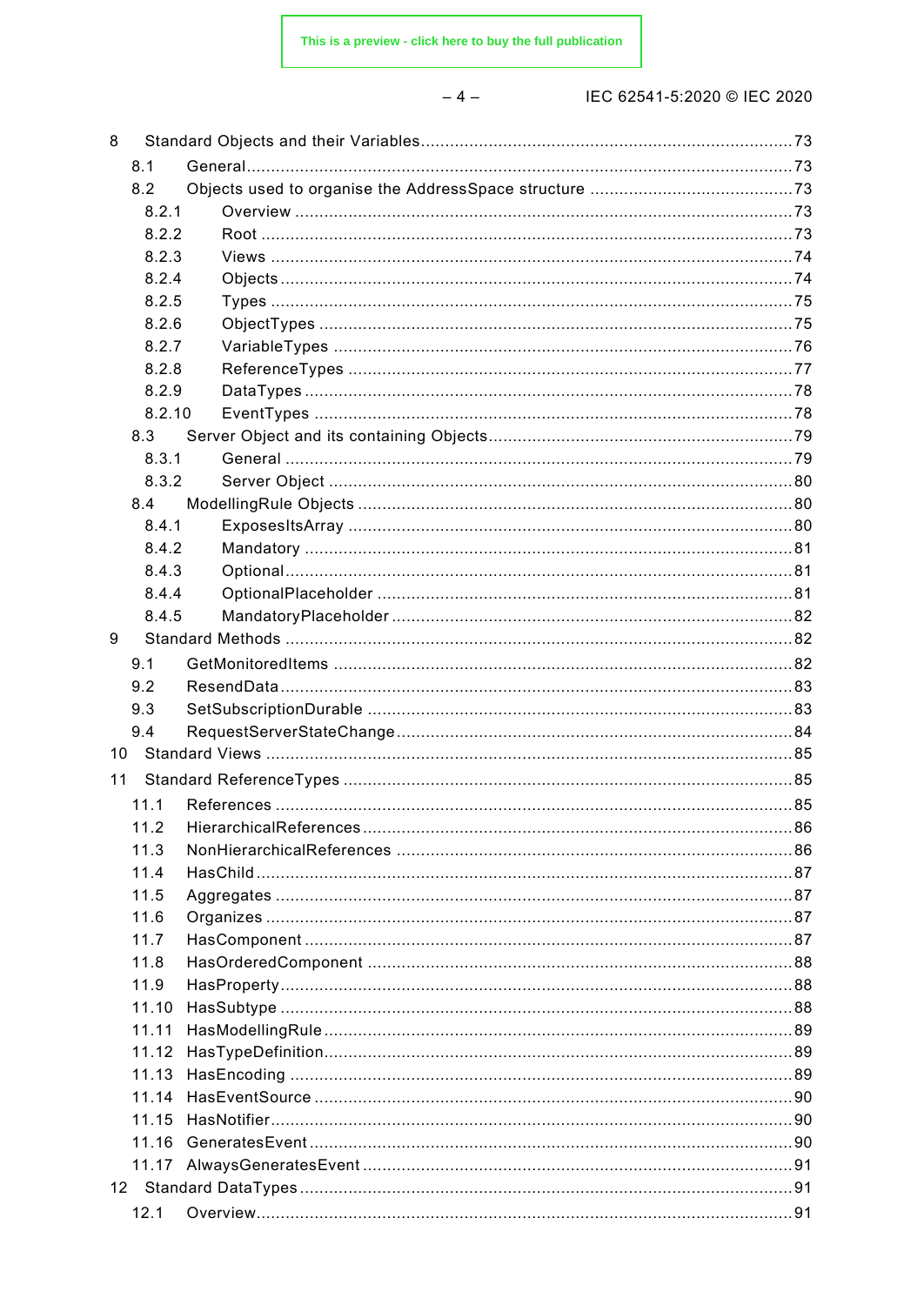$$
-5- \nonumber\\
$$

| 12.2         |                                                                                  |  |
|--------------|----------------------------------------------------------------------------------|--|
| 12.3         |                                                                                  |  |
| 12.4         |                                                                                  |  |
| 12.5         |                                                                                  |  |
| 12.6         |                                                                                  |  |
| 12.7         |                                                                                  |  |
| 12.8         |                                                                                  |  |
| 12.9         |                                                                                  |  |
| 12.10        |                                                                                  |  |
| 12.11        |                                                                                  |  |
| 12.12        |                                                                                  |  |
| 12.13        |                                                                                  |  |
| 12.14        |                                                                                  |  |
| 12.15        |                                                                                  |  |
| 12.16        |                                                                                  |  |
| 12.17        |                                                                                  |  |
| 12.18        |                                                                                  |  |
| 12.19        |                                                                                  |  |
| 12.20        |                                                                                  |  |
| 12.21        |                                                                                  |  |
| 12.22        |                                                                                  |  |
|              | Annex A (informative) Design decisions when modelling the server information 113 |  |
| A.1          |                                                                                  |  |
| A.2          |                                                                                  |  |
| A.3          |                                                                                  |  |
| A.4          |                                                                                  |  |
| A.5          |                                                                                  |  |
| A.6          |                                                                                  |  |
| A.7          |                                                                                  |  |
| A.8          |                                                                                  |  |
| A.9          |                                                                                  |  |
| A.10         |                                                                                  |  |
|              |                                                                                  |  |
|              | Annex B (normative) StateMachines ………………………………………………………………………………116              |  |
| B.1          |                                                                                  |  |
| B.2          |                                                                                  |  |
| B.2.1        |                                                                                  |  |
| B.2.2        |                                                                                  |  |
| B.3          |                                                                                  |  |
| B.4          |                                                                                  |  |
| B.4.1        |                                                                                  |  |
| <b>B.4.2</b> |                                                                                  |  |
| <b>B.4.3</b> |                                                                                  |  |
| <b>B.4.4</b> |                                                                                  |  |
| <b>B.4.5</b> |                                                                                  |  |
| <b>B.4.6</b> |                                                                                  |  |
| <b>B.4.7</b> |                                                                                  |  |
| <b>B.4.8</b> |                                                                                  |  |
| <b>B.4.9</b> |                                                                                  |  |
| B.4.10       |                                                                                  |  |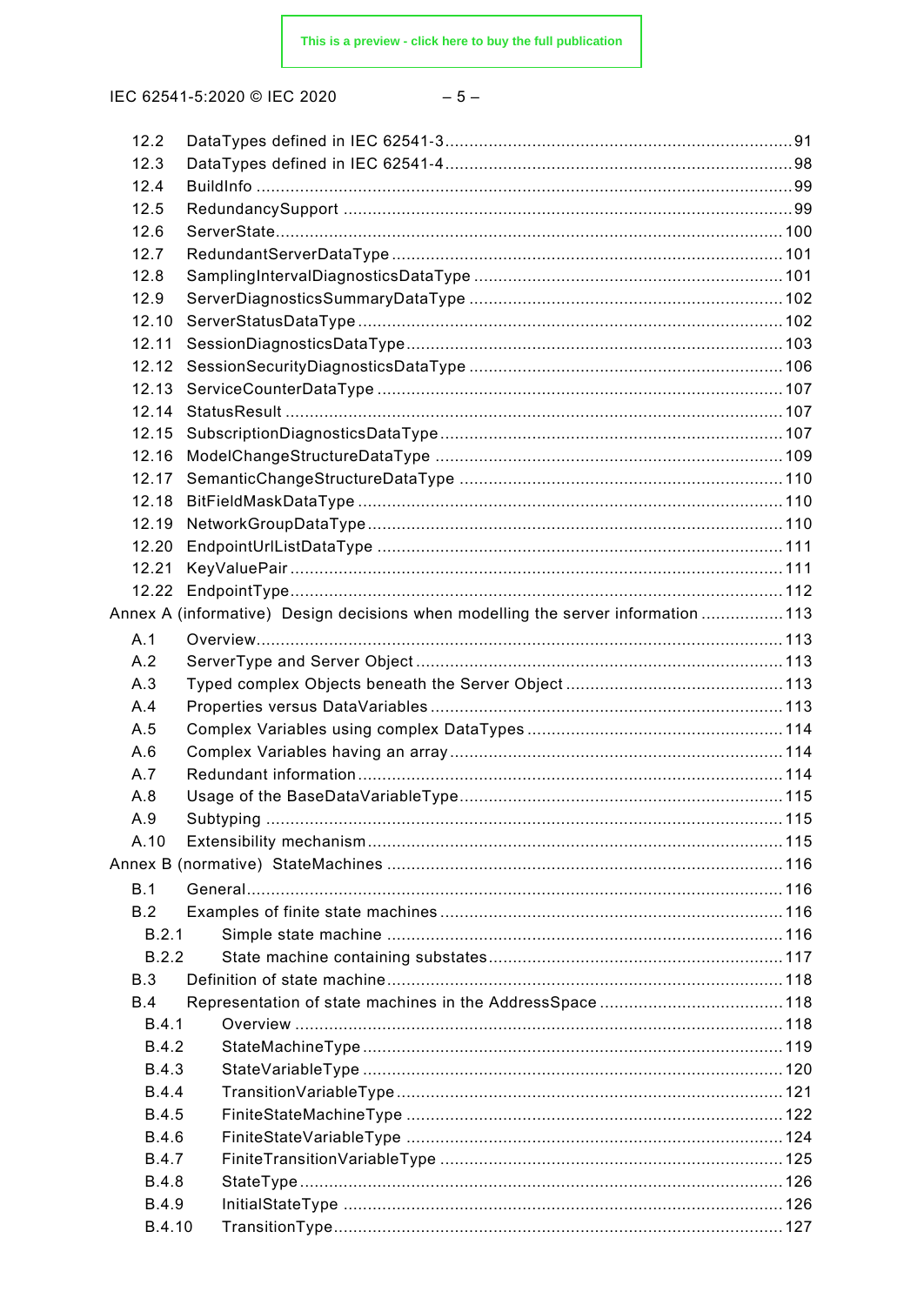| ×<br>۰. |  |
|---------|--|
|---------|--|

| B.4.11        |                                                                     |  |
|---------------|---------------------------------------------------------------------|--|
| B.4.12        |                                                                     |  |
| <b>B.4.13</b> |                                                                     |  |
| B.4.14        |                                                                     |  |
| <b>B.4.15</b> |                                                                     |  |
| B.4.16        |                                                                     |  |
| B.4.17        |                                                                     |  |
| <b>B.4.18</b> |                                                                     |  |
| B.4.19        |                                                                     |  |
| B.5           |                                                                     |  |
| B.5.1         |                                                                     |  |
| <b>B.5.2</b>  | StateMachineType with a SubStateMachine using inheritance133        |  |
| <b>B.5.3</b>  |                                                                     |  |
| <b>B.5.4</b>  | Example of a StateMachine having Transition to SubStateMachine  134 |  |
|               |                                                                     |  |
| C.1           |                                                                     |  |
| C.2           |                                                                     |  |
| C.2.1         |                                                                     |  |
| C.2.2         |                                                                     |  |
| C.2.3         |                                                                     |  |
| C.2.4         |                                                                     |  |
| C.2.5         |                                                                     |  |
| C.2.6         |                                                                     |  |
| C.2.7         |                                                                     |  |
| C.3           |                                                                     |  |
|               |                                                                     |  |
| C.3.1         |                                                                     |  |
| C.3.2         |                                                                     |  |
| C.3.3         |                                                                     |  |
| C.3.4         |                                                                     |  |
| C.3.5         |                                                                     |  |
| C.3.6         |                                                                     |  |
| C.4           |                                                                     |  |
| C.4.1         |                                                                     |  |
| C.4.2         |                                                                     |  |
| C.4.3         |                                                                     |  |
| C.4.4         |                                                                     |  |
| C.4.5         |                                                                     |  |
| C.4.6         |                                                                     |  |
| C.4.7         |                                                                     |  |
|               |                                                                     |  |
| D.1           |                                                                     |  |
| D.2           |                                                                     |  |
| D.3           | DataTypeDictionary, DataTypeDescription, DataTypeEncoding and       |  |
|               |                                                                     |  |
| D.4           |                                                                     |  |
| D.5           |                                                                     |  |
| D.5.1         |                                                                     |  |
| D.5.2         |                                                                     |  |
| D.5.3         |                                                                     |  |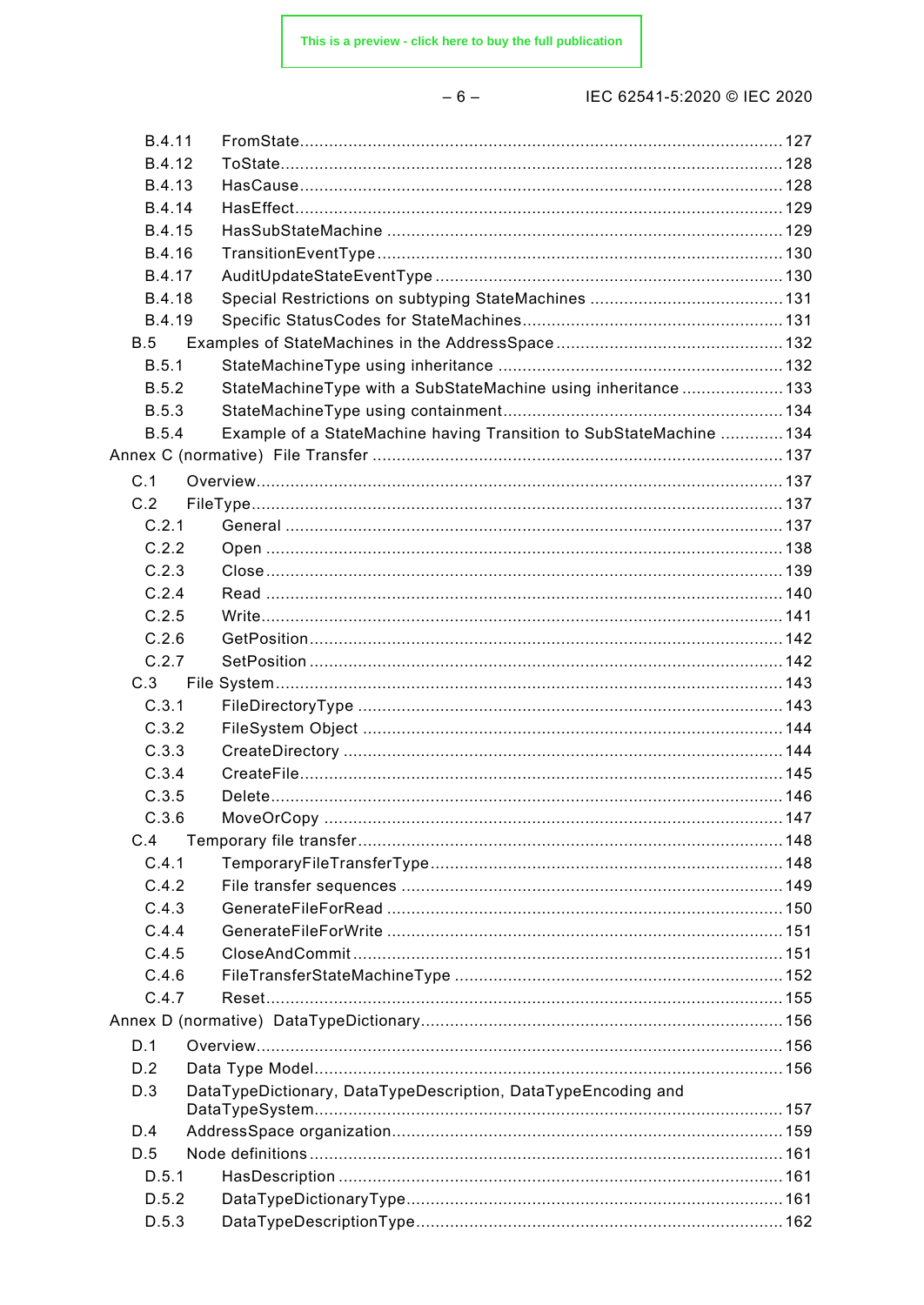$$
-7-
$$

| D.5.4 |                                                                        |  |
|-------|------------------------------------------------------------------------|--|
| D.5.5 |                                                                        |  |
| D.5.6 |                                                                        |  |
|       |                                                                        |  |
| E.1   |                                                                        |  |
| E.2   |                                                                        |  |
| E.2.1 |                                                                        |  |
| E.2.2 |                                                                        |  |
| E.2.3 |                                                                        |  |
| E.2.4 |                                                                        |  |
| E.2.5 |                                                                        |  |
| E.2.6 |                                                                        |  |
| E.2.7 |                                                                        |  |
| E.2.8 |                                                                        |  |
| E.2.9 |                                                                        |  |
| E.3   |                                                                        |  |
| E.4   |                                                                        |  |
| E.4.1 |                                                                        |  |
| E.4.2 |                                                                        |  |
| E.4.3 |                                                                        |  |
| E.4.4 |                                                                        |  |
| E.4.5 | An array of integers with a terminator instead of a length prefix  171 |  |
| E.4.6 |                                                                        |  |
| E.4.7 |                                                                        |  |
| E.4.8 |                                                                        |  |
| E.5   |                                                                        |  |
| E.6   |                                                                        |  |
|       |                                                                        |  |
| F.1   |                                                                        |  |
| F.2   |                                                                        |  |
| F.2.1 |                                                                        |  |
| F.2.2 |                                                                        |  |
| F.2.3 |                                                                        |  |
| F.3   |                                                                        |  |
| F.3.1 |                                                                        |  |
| F.3.2 |                                                                        |  |
| F.3.3 |                                                                        |  |
| F.3.4 |                                                                        |  |
| F.3.5 |                                                                        |  |
| F.3.6 |                                                                        |  |
| F.3.7 |                                                                        |  |
| F.3.8 |                                                                        |  |
| F.4   |                                                                        |  |
|       |                                                                        |  |
|       |                                                                        |  |
|       |                                                                        |  |
|       |                                                                        |  |
|       |                                                                        |  |
|       |                                                                        |  |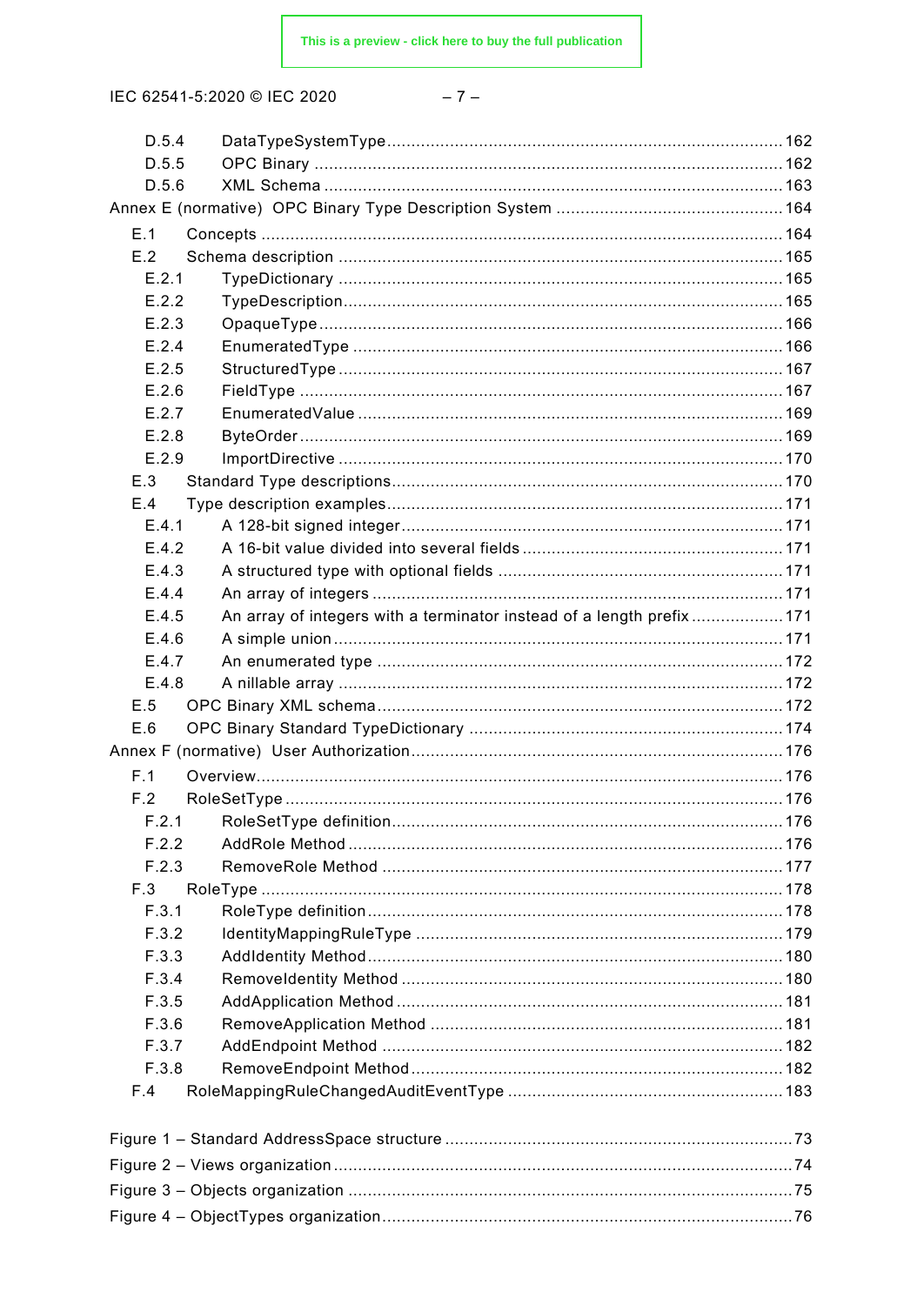– 8 – IEC 62541-5:2020 © IEC 2020

| Figure B.8 - Example of a StateMachineType with a SubStateMachine using               |    |
|---------------------------------------------------------------------------------------|----|
|                                                                                       |    |
| Figure B.10 - Example of a StateMachine with Transitions from sub-states 135          |    |
| Figure B.11 - Example of a StateMachineType having Transition to SubStateMachine  136 |    |
|                                                                                       |    |
|                                                                                       |    |
|                                                                                       |    |
|                                                                                       |    |
|                                                                                       |    |
|                                                                                       |    |
|                                                                                       |    |
|                                                                                       |    |
|                                                                                       |    |
|                                                                                       |    |
|                                                                                       |    |
|                                                                                       | 18 |
|                                                                                       |    |
|                                                                                       |    |
|                                                                                       |    |
|                                                                                       |    |
|                                                                                       |    |
|                                                                                       |    |
|                                                                                       |    |
|                                                                                       |    |
|                                                                                       |    |
|                                                                                       |    |
|                                                                                       |    |
|                                                                                       |    |
|                                                                                       |    |
|                                                                                       |    |
|                                                                                       |    |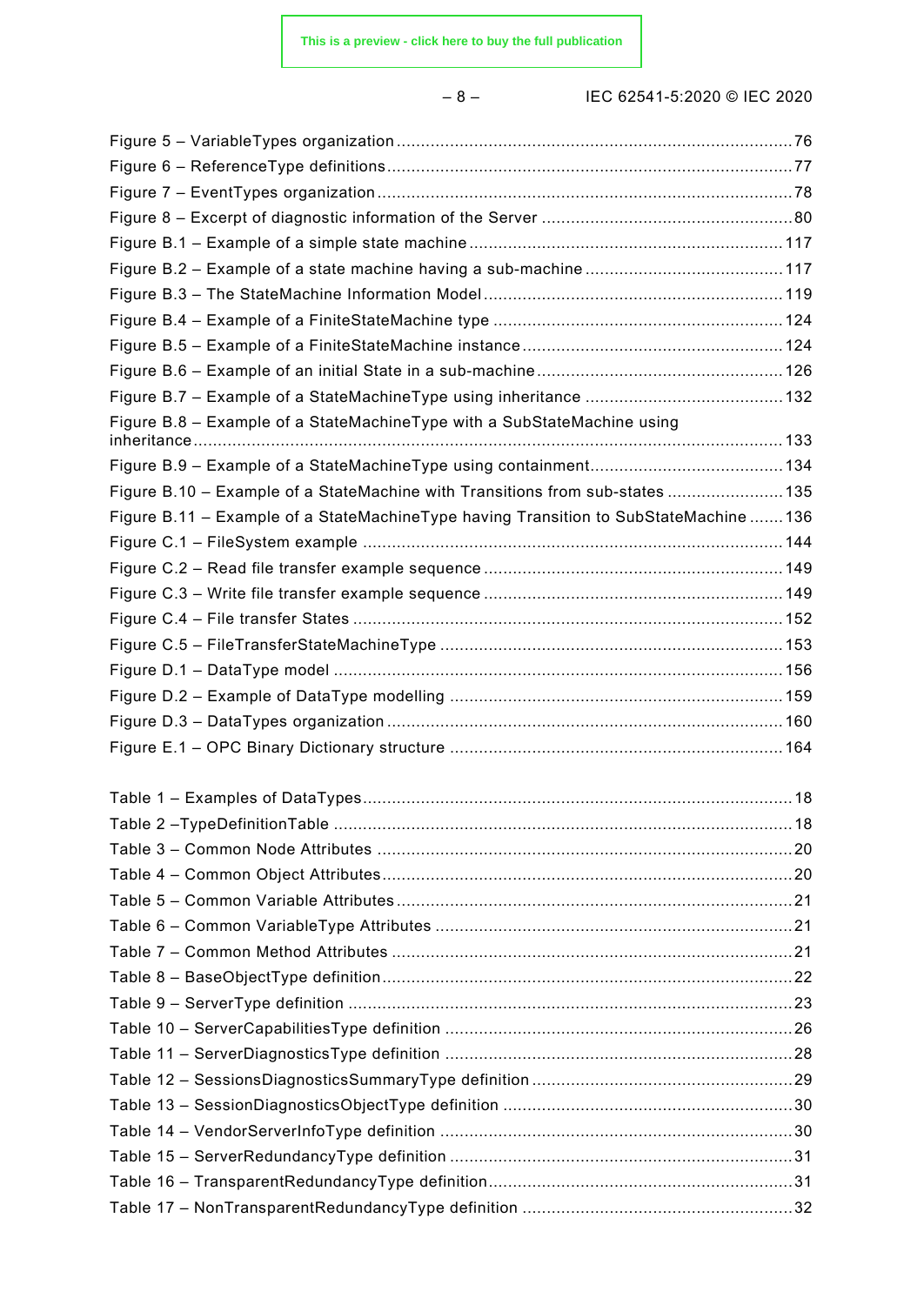| I |  |
|---|--|
|---|--|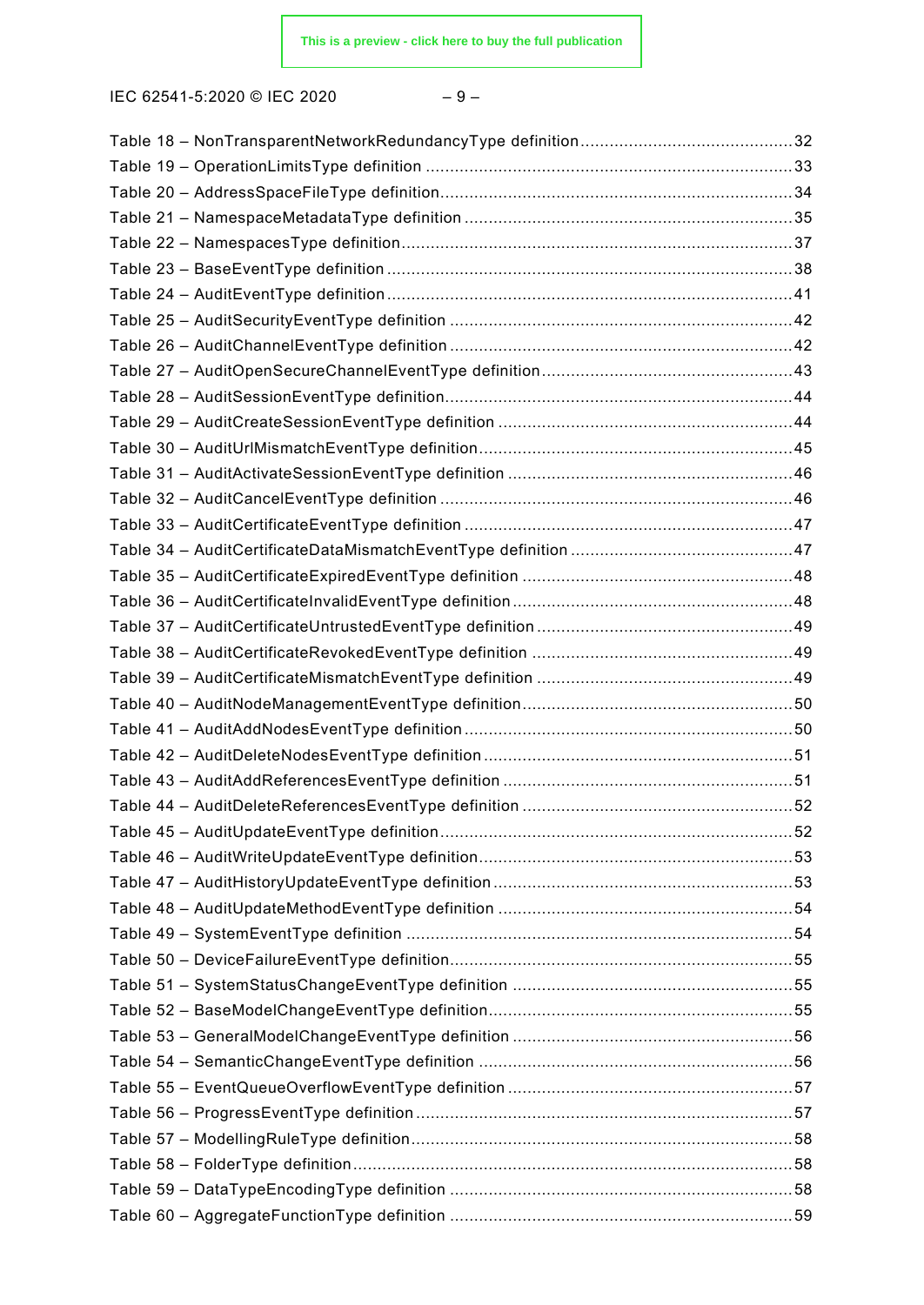– 10 – IEC 62541-5:2020 © IEC 2020

| Table 97 - RequestServerStateChange Method AddressSpace definition 85 |  |
|-----------------------------------------------------------------------|--|
|                                                                       |  |
|                                                                       |  |
|                                                                       |  |
|                                                                       |  |
|                                                                       |  |
|                                                                       |  |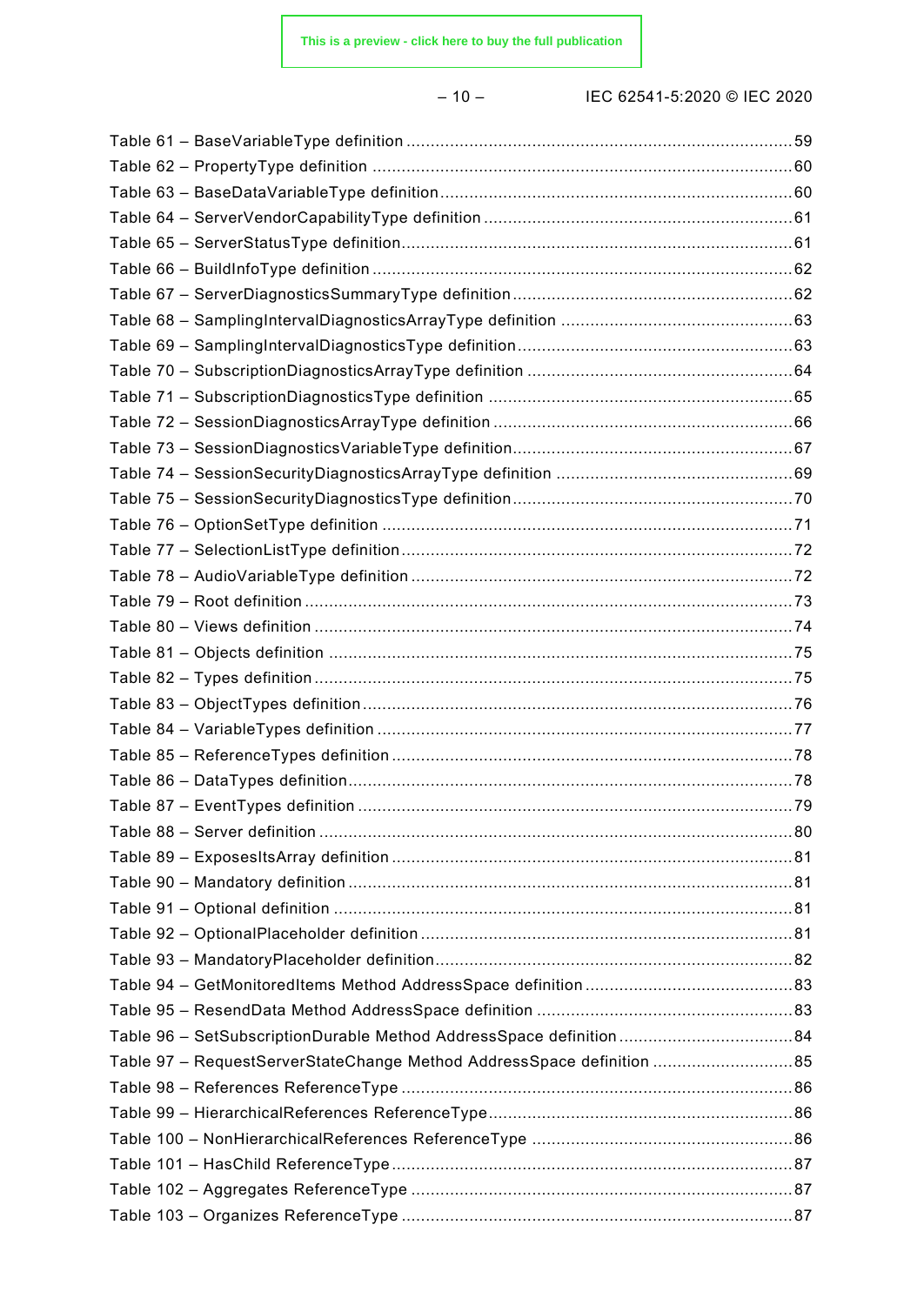$$
-11 -
$$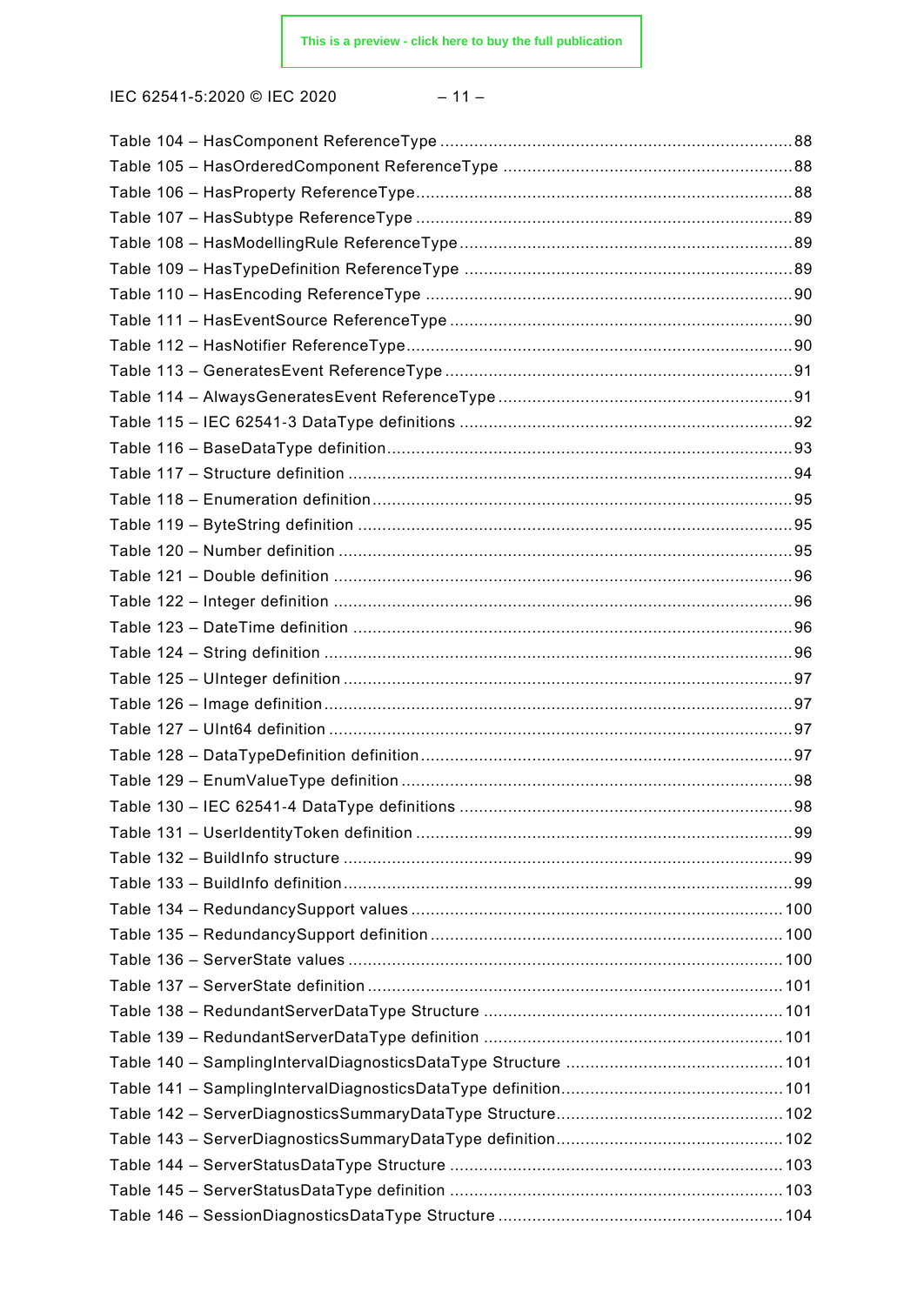– 12 – IEC 62541-5:2020 © IEC 2020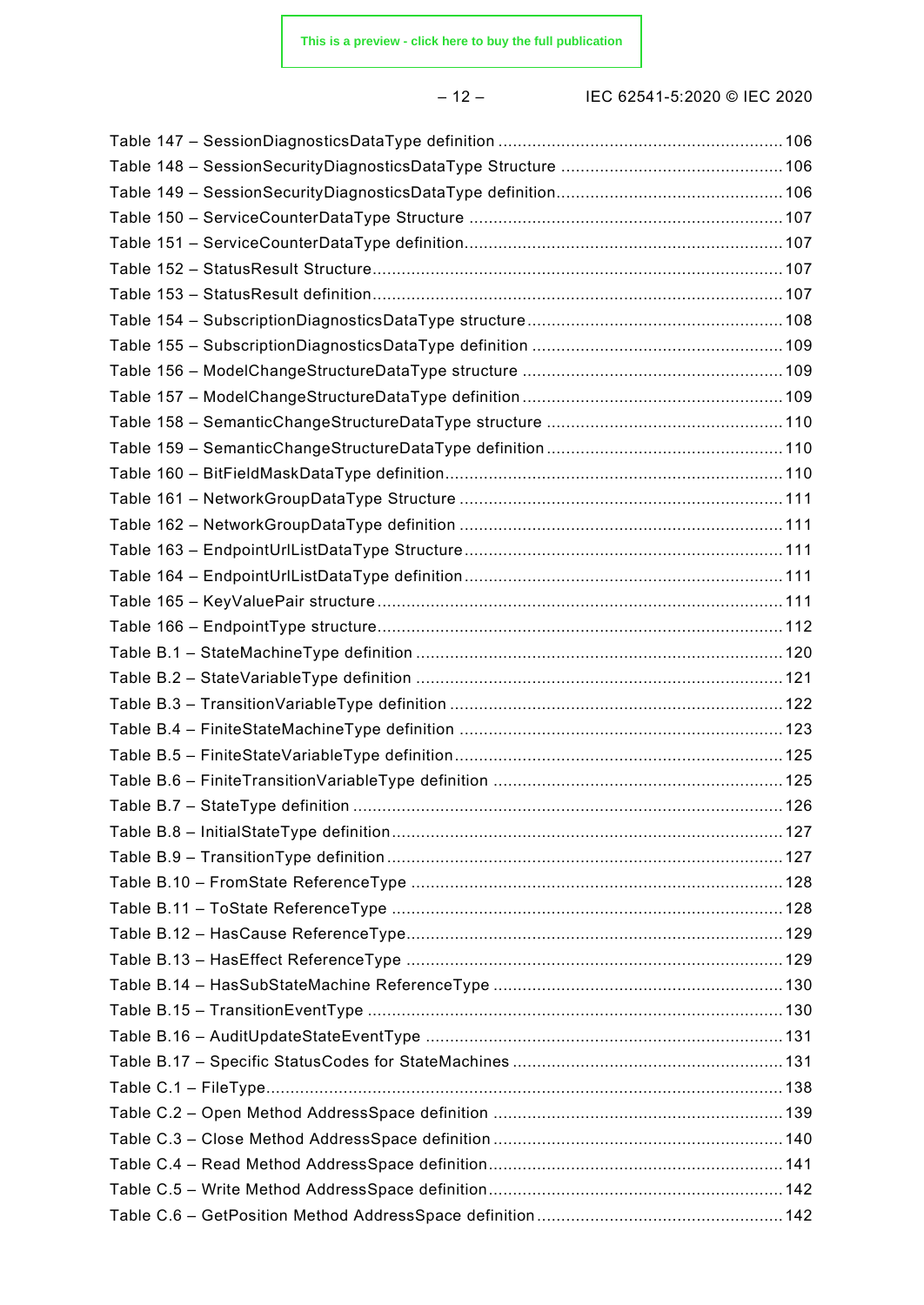IEC 62541-5:2020 © IEC 2020 – 13 –

| Table C.14 - GenerateFileForRead Method AddressSpace definition  150 |  |
|----------------------------------------------------------------------|--|
|                                                                      |  |
|                                                                      |  |
|                                                                      |  |
|                                                                      |  |
|                                                                      |  |
|                                                                      |  |
|                                                                      |  |
|                                                                      |  |
|                                                                      |  |
|                                                                      |  |
|                                                                      |  |
|                                                                      |  |
|                                                                      |  |
|                                                                      |  |
|                                                                      |  |
|                                                                      |  |
|                                                                      |  |
|                                                                      |  |
|                                                                      |  |
|                                                                      |  |
|                                                                      |  |
|                                                                      |  |
|                                                                      |  |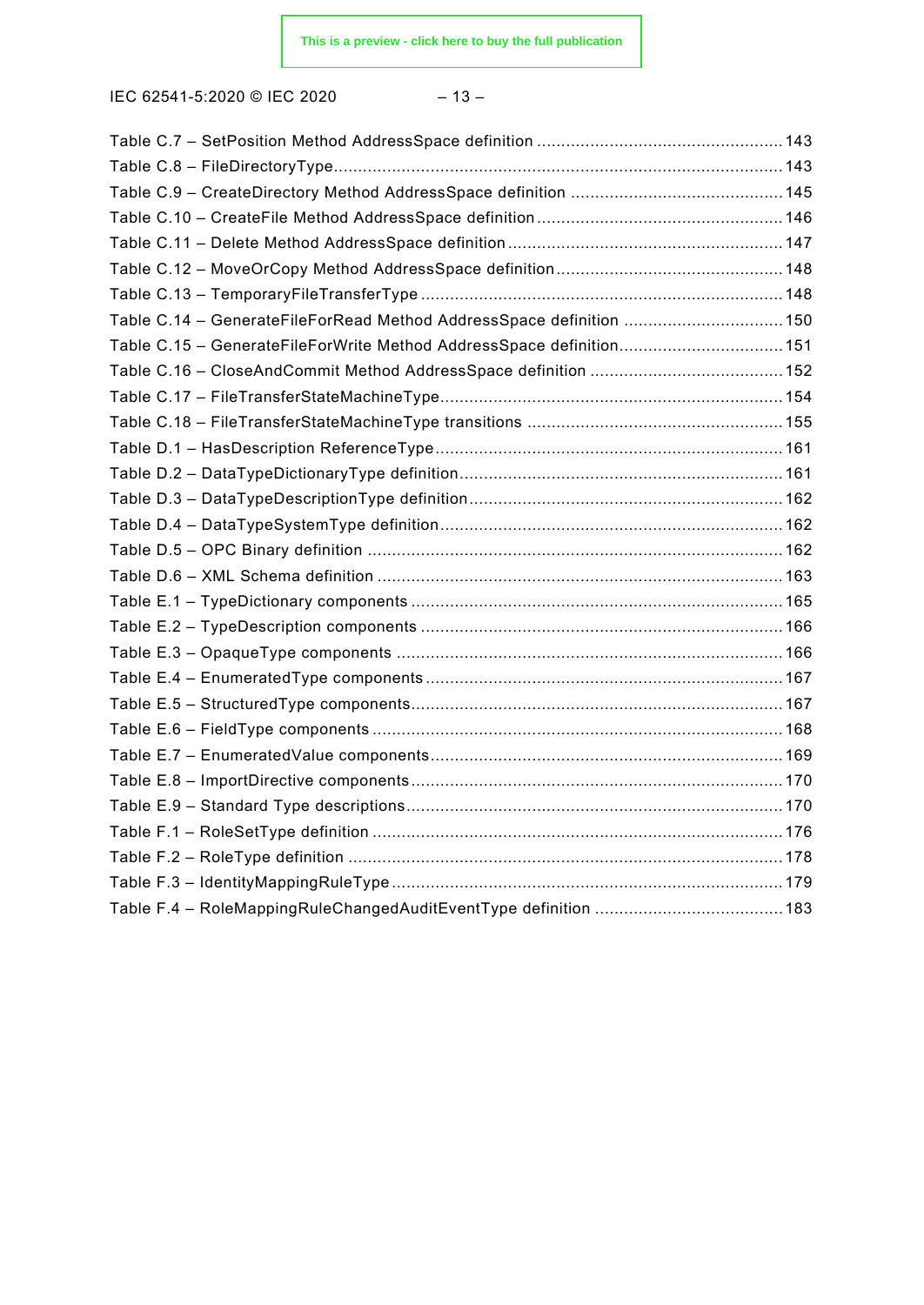**[This is a preview - click here to buy the full publication](https://webstore.iec.ch/publication/61114&preview)**

– 14 – IEC 62541-5:2020 © IEC 2020

#### INTERNATIONAL ELECTROTECHNICAL COMMISSION

\_\_\_\_\_\_\_\_\_\_\_\_

#### **OPC UNIFIED ARCHITECTURE –**

#### **Part 5: Information Model**

#### FOREWORD

- <span id="page-13-0"></span>1) The International Electrotechnical Commission (IEC) is a worldwide organization for standardization comprising all national electrotechnical committees (IEC National Committees). The object of IEC is to promote international co-operation on all questions concerning standardization in the electrical and electronic fields. To this end and in addition to other activities, IEC publishes International Standards, Technical Specifications, Technical Reports, Publicly Available Specifications (PAS) and Guides (hereafter referred to as "IEC Publication(s)"). Their preparation is entrusted to technical committees; any IEC National Committee interested in the subject dealt with may participate in this preparatory work. International, governmental and nongovernmental organizations liaising with the IEC also participate in this preparation. IEC collaborates closely with the International Organization for Standardization (ISO) in accordance with conditions determined by agreement between the two organizations.
- 2) The formal decisions or agreements of IEC on technical matters express, as nearly as possible, an international consensus of opinion on the relevant subjects since each technical committee has representation from all interested IEC National Committees.
- 3) IEC Publications have the form of recommendations for international use and are accepted by IEC National Committees in that sense. While all reasonable efforts are made to ensure that the technical content of IEC Publications is accurate, IEC cannot be held responsible for the way in which they are used or for any misinterpretation by any end user.
- 4) In order to promote international uniformity, IEC National Committees undertake to apply IEC Publications transparently to the maximum extent possible in their national and regional publications. Any divergence between any IEC Publication and the corresponding national or regional publication shall be clearly indicated in the latter.
- 5) IEC itself does not provide any attestation of conformity. Independent certification bodies provide conformity assessment services and, in some areas, access to IEC marks of conformity. IEC is not responsible for any services carried out by independent certification bodies.
- 6) All users should ensure that they have the latest edition of this publication.
- 7) No liability shall attach to IEC or its directors, employees, servants or agents including individual experts and members of its technical committees and IEC National Committees for any personal injury, property damage or other damage of any nature whatsoever, whether direct or indirect, or for costs (including legal fees) and expenses arising out of the publication, use of, or reliance upon, this IEC Publication or any other IEC Publications.
- 8) Attention is drawn to the Normative references cited in this publication. Use of the referenced publications is indispensable for the correct application of this publication.
- 9) Attention is drawn to the possibility that some of the elements of this IEC Publication may be the subject of patent rights. IEC shall not be held responsible for identifying any or all such patent rights.

International Standard IEC 62541-5 has been prepared by subcommittee 65E: Devices and integration in enterprise systems, of IEC technical committee 65: Industrial-process measurement, control and automation.

This third edition cancels and replaces the second edition published in 2015. This edition constitutes a technical revision.

This edition includes the following significant technical changes with respect to the previous edition:

- a) Added Annex F on User Authentication. Describes the Role Information Model that also allows configuration of Roles.
- b) Added new data types: "Union", "Decimal", "OptionSet", "DateString", "TimeString", "DurationString", NormalizedString", "DecimalString", and "AudioDataType".
- c) Added Method to request a state change in a Server.
- d) Added Method to set Subscription to persistent mode.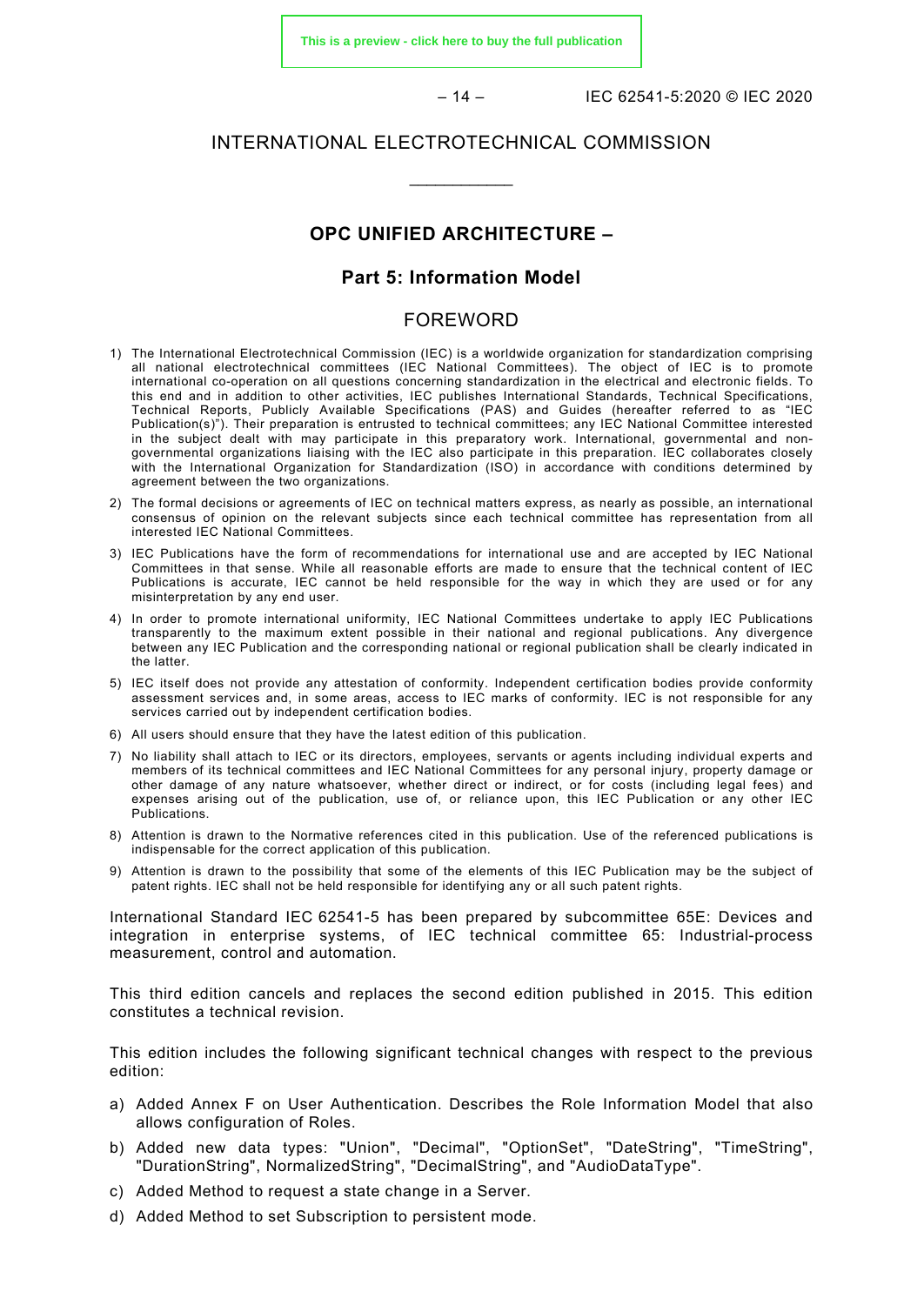$$
-15-
$$

- e) Added Method to request resending of data from a Subscription.
- f) Added concept allowing to temporarily create a file to write to or read from a server in C.4.
- g) Added new Variable type to support Selection Lists.
- h) Added optional properties to FiniteStateMachineType to expose currently available states and transitions.
- i) Added UrisVersion Property to ServerType. This version information can be used for session-less service invocation.

The text of this standard is based on the following documents:

| <b>FDIS</b>  | Report on voting |
|--------------|------------------|
| 65E/717/FDIS | 65E/733/RVD      |

Full information on the voting for the approval of this International Standard can be found in the report on voting indicated in the above table.

This document has been drafted in accordance with the ISO/IEC Directives, Part 2.

Throughout this document and the other parts of the IEC 62541 series, certain document conventions are used:

*Italics* are used to denote a defined term or definition that appears in Clause 3 in one of the parts of the series.

*Italics* are also used to denote the name of a service input or output parameter or the name of a structure or element of a structure that are usually defined in tables.

The *italicized terms and names* are also often written in camel-case (the practice of writing compound words or phrases in which the elements are joined without spaces, with each element's initial letter capitalized within the compound). For example the defined term is *AddressSpace* instead of Address Space. This makes it easier to understand that there is a single definition for *AddressSpace*, not separate definitions for Address and Space.

A list of all parts of the IEC 62541 series, published under the general title *OPC Unified Architecture*, can be found on the IEC website.

The committee has decided that the contents of this document will remain unchanged until the stability date indicated on the IEC website under "http://webstore.iec.ch" in the data related to the specific document. At this date, the document will be

- reconfirmed,
- withdrawn,
- replaced by a revised edition, or
- amended.

**IMPORTANT – The 'colour inside' logo on the cover page of this publication indicates that it contains colours which are considered to be useful for the correct understanding of its contents. Users should therefore print this document using a colour printer.**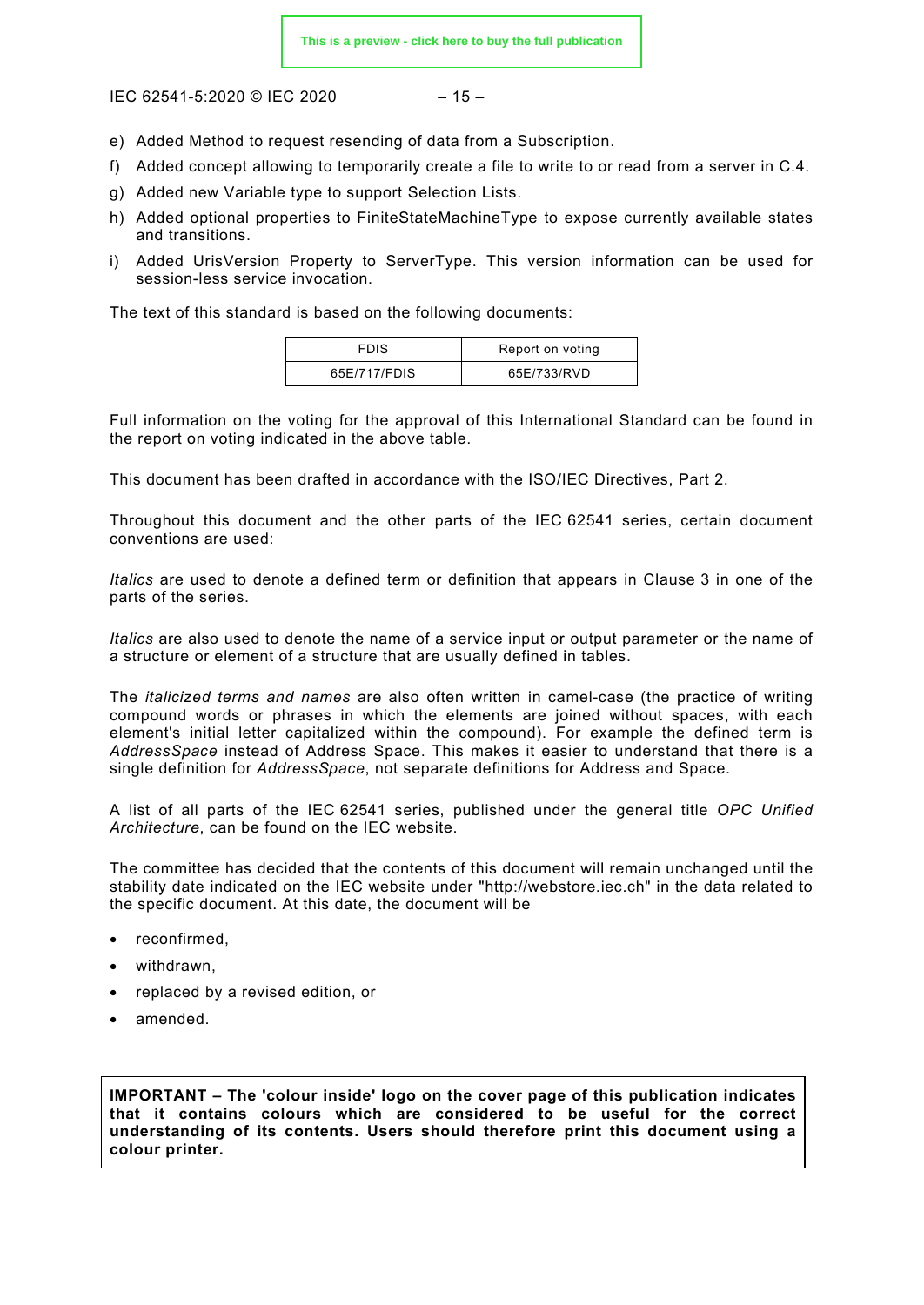$-16 - 16$  IFC 62541-5:2020 © IFC 2020

#### **OPC UNIFIED ARCHITECTURE –**

#### **Part 5: Information Model**

#### <span id="page-15-0"></span>**1 Scope**

This part of IEC 62541 defines the Information Model of the OPC Unified Architecture. The Information Model describes standardized *Nodes* of a *Server*'s *AddressSpace*. These *Nodes* are standardized types as well as standardized instances used for diagnostics or as entry points to server-specific *Nodes*. Thus, the Information Model defines the *AddressSpace* of an empty OPC UA *Server*. However, it is not expected that all *Servers* will provide all of these *Nodes*.

#### <span id="page-15-1"></span>**2 Normative references**

The following documents, in whole or in part, are normatively referenced in this document and are indispensable for its application. For dated references, only the edition cited applies. For undated references, the latest edition of the referenced document (including any amendments) applies.

<span id="page-15-2"></span>IEC TR 62541‑1, *OPC Unified Architecture – Part 1: Overview and Concepts*

<span id="page-15-3"></span>IEC 62541‑3, *OPC Unified Architecture – Part 3: Address Space Model*

IEC 62541‑4, *OPC Unified Architecture – Part 4: Services*

IEC 62541‑6, *OPC Unified Architecture – Part 6: Mappings*

IEC 62541‑7, *OPC Unified Architecture – Part 7: Profiles*

IEC 62541‑9, *OPC Unified Architecture – Part 9: Alarms and Conditions*

IEC 62541‑10, *OPC Unified Architecture – Part 10: Programs*

IEC 62541‑11, *OPC Unified Architecture – Part 11: Historical Access*

ISO/IEC/IEEE 60559:2011*, Information technology – Microprocessor Systems – Floating-Point arithmetic*

IETF RFC 2045, Multipurpose Internet Mail Extensions (MIME) Part One: Format of Internet Message Bodies <http://www.ietf.org/rfc/rfc2045.txt>

IETF RFC 2046, Multipurpose Internet Mail Extensions (MIME) Part Two: Media Types <https://www.ietf.org/rfc/rfc2046.txt>

IETF RFC 2047, Multipurpose Internet Mail Extensions (MIME) Part Three: Message Header Extensions for Non-ASCII Text <http://www.ietf.org/rfc/rfc2047.txt>

XML Schema Part 1: Structures <http://www.w3.org/TR/xmlschema-1/>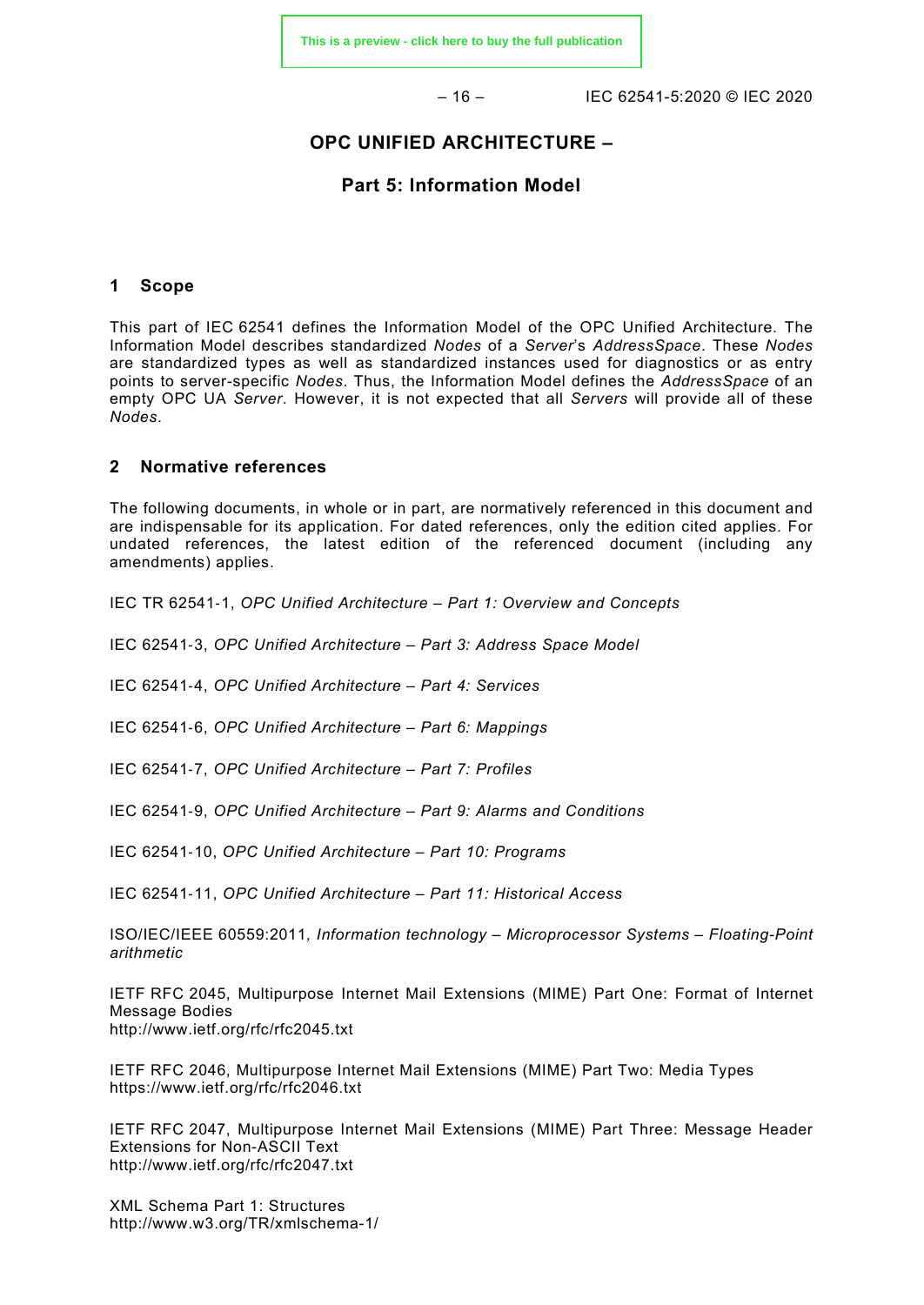IEC 62541-5:2020 © IEC 2020 – 17 –

XML Schema Part 2: Datatypes <http://www.w3.org/TR/xmlschema-2/>

Xpath: XML Path Language <http://www.w3.org/TR/xpath/>

<span id="page-16-3"></span><span id="page-16-2"></span><span id="page-16-1"></span><span id="page-16-0"></span>IETF RFC 3629: UTF-8, a transformation format of ISO 10646 <http://www.ietf.org/rfc/rfc3629.txt>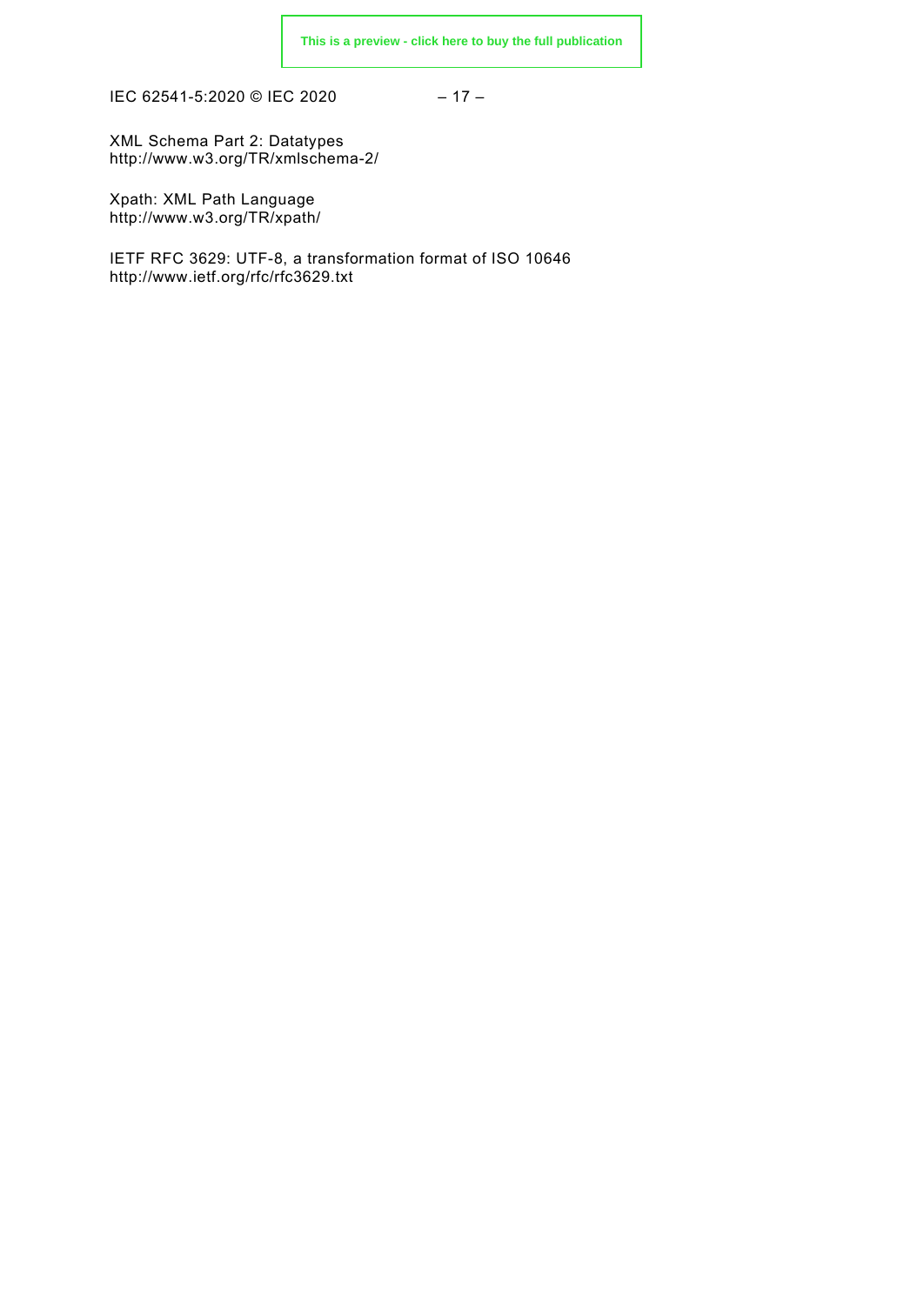#### $-184-$

IEC 62541-5:2020 © IEC 2020

#### SOMMAIRE

| 1              |        |  |  |  |
|----------------|--------|--|--|--|
| 2              |        |  |  |  |
| 3              |        |  |  |  |
|                | 3.1    |  |  |  |
|                | 3.2    |  |  |  |
|                | 3.3    |  |  |  |
| $\overline{4}$ |        |  |  |  |
|                | 4.1    |  |  |  |
|                | 4.2    |  |  |  |
| 5              |        |  |  |  |
|                | 5.1    |  |  |  |
|                | 5.2    |  |  |  |
|                | 5.3    |  |  |  |
|                | 5.4    |  |  |  |
|                | 5.5    |  |  |  |
| 6              |        |  |  |  |
|                | 6.1    |  |  |  |
|                | 6.2    |  |  |  |
|                | 6.3    |  |  |  |
|                | 6.3.1  |  |  |  |
|                | 6.3.2  |  |  |  |
|                | 6.3.3  |  |  |  |
|                | 6.3.4  |  |  |  |
|                | 6.3.5  |  |  |  |
|                | 6.3.6  |  |  |  |
|                | 6.3.7  |  |  |  |
|                | 6.3.8  |  |  |  |
|                | 6.3.9  |  |  |  |
|                | 6.3.10 |  |  |  |
|                | 6.3.11 |  |  |  |
|                | 6.3.12 |  |  |  |
|                | 6.3.13 |  |  |  |
|                | 6.3.14 |  |  |  |
|                | 6.4    |  |  |  |
|                | 6.4.1  |  |  |  |
|                | 6.4.2  |  |  |  |
|                | 6.4.3  |  |  |  |
|                | 6.4.4  |  |  |  |
|                | 6.4.5  |  |  |  |
|                | 6.4.6  |  |  |  |
|                | 6.4.7  |  |  |  |
|                | 6.4.8  |  |  |  |
|                | 6.4.9  |  |  |  |
|                | 6.4.10 |  |  |  |
|                | 6.4.11 |  |  |  |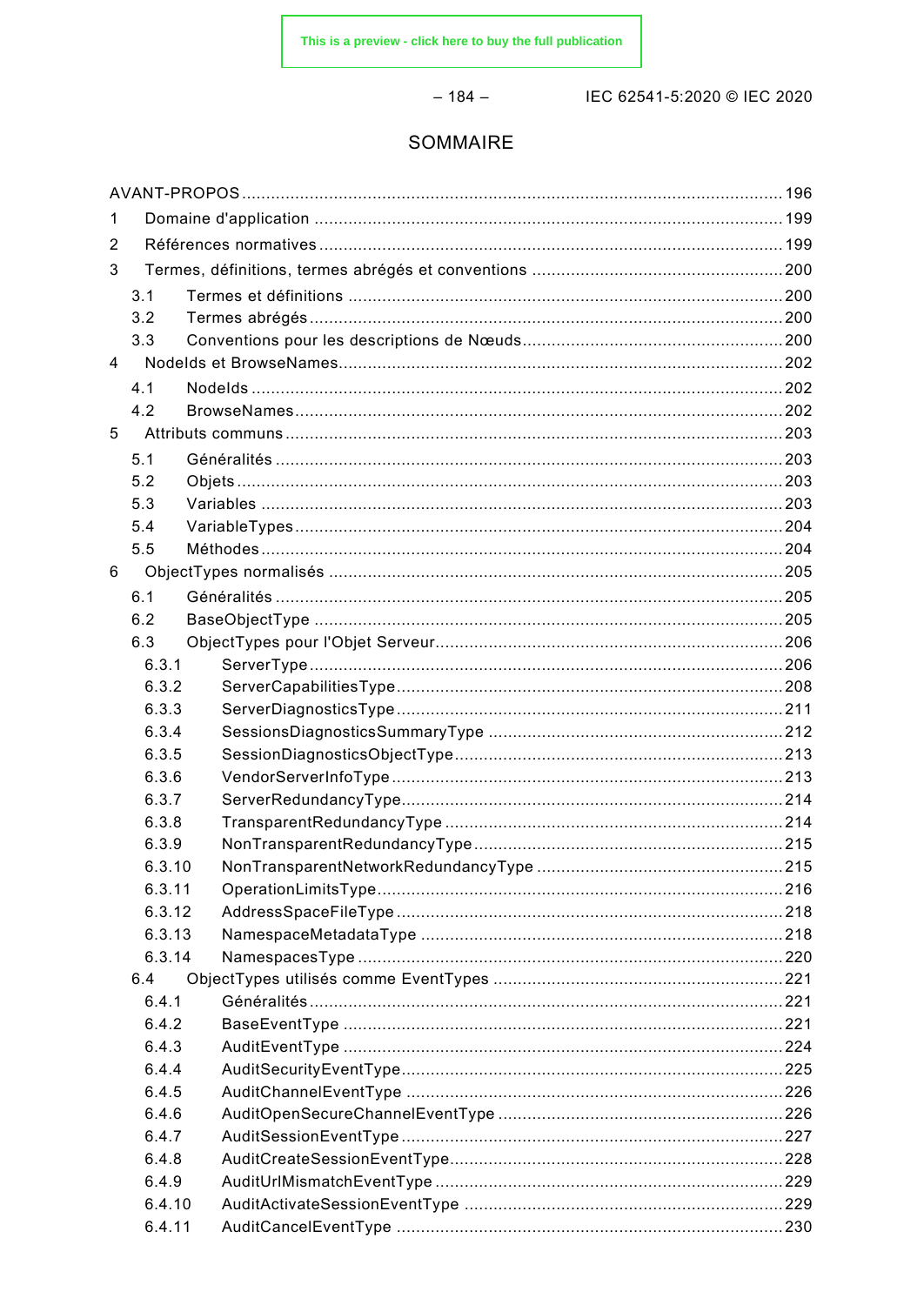#### $-185-$

|                | 6.4.12 |  |
|----------------|--------|--|
|                | 6.4.13 |  |
|                | 6.4.14 |  |
|                | 6.4.15 |  |
|                | 6.4.16 |  |
|                | 6.4.17 |  |
|                | 6.4.18 |  |
|                | 6.4.19 |  |
|                | 6.4.20 |  |
|                | 6.4.21 |  |
|                | 6.4.22 |  |
|                | 6.4.23 |  |
|                | 6.4.24 |  |
|                | 6.4.25 |  |
|                | 6.4.26 |  |
|                | 6.4.27 |  |
|                | 6.4.28 |  |
|                | 6.4.29 |  |
|                | 6.4.30 |  |
|                | 6.4.31 |  |
|                | 6.4.32 |  |
|                | 6.4.33 |  |
|                | 6.4.34 |  |
|                | 6.4.35 |  |
|                | 6.5    |  |
|                | 6.6    |  |
|                | 6.7    |  |
|                | 6.8    |  |
| $\overline{7}$ |        |  |
|                | 7.1    |  |
|                | 7.2    |  |
|                | 7.3    |  |
|                | 7.4    |  |
|                | 7.5    |  |
|                | 7.6    |  |
|                | 7.7    |  |
|                | 7.8    |  |
|                | 7.9    |  |
|                |        |  |
|                | 7.10   |  |
|                | 7.11   |  |
|                | 7.12   |  |
|                | 7.13   |  |
|                | 7.14   |  |
|                | 7.15   |  |
|                | 7.16   |  |
|                | 7.17   |  |
|                | 7.18   |  |
|                | 7.19   |  |
| 8              |        |  |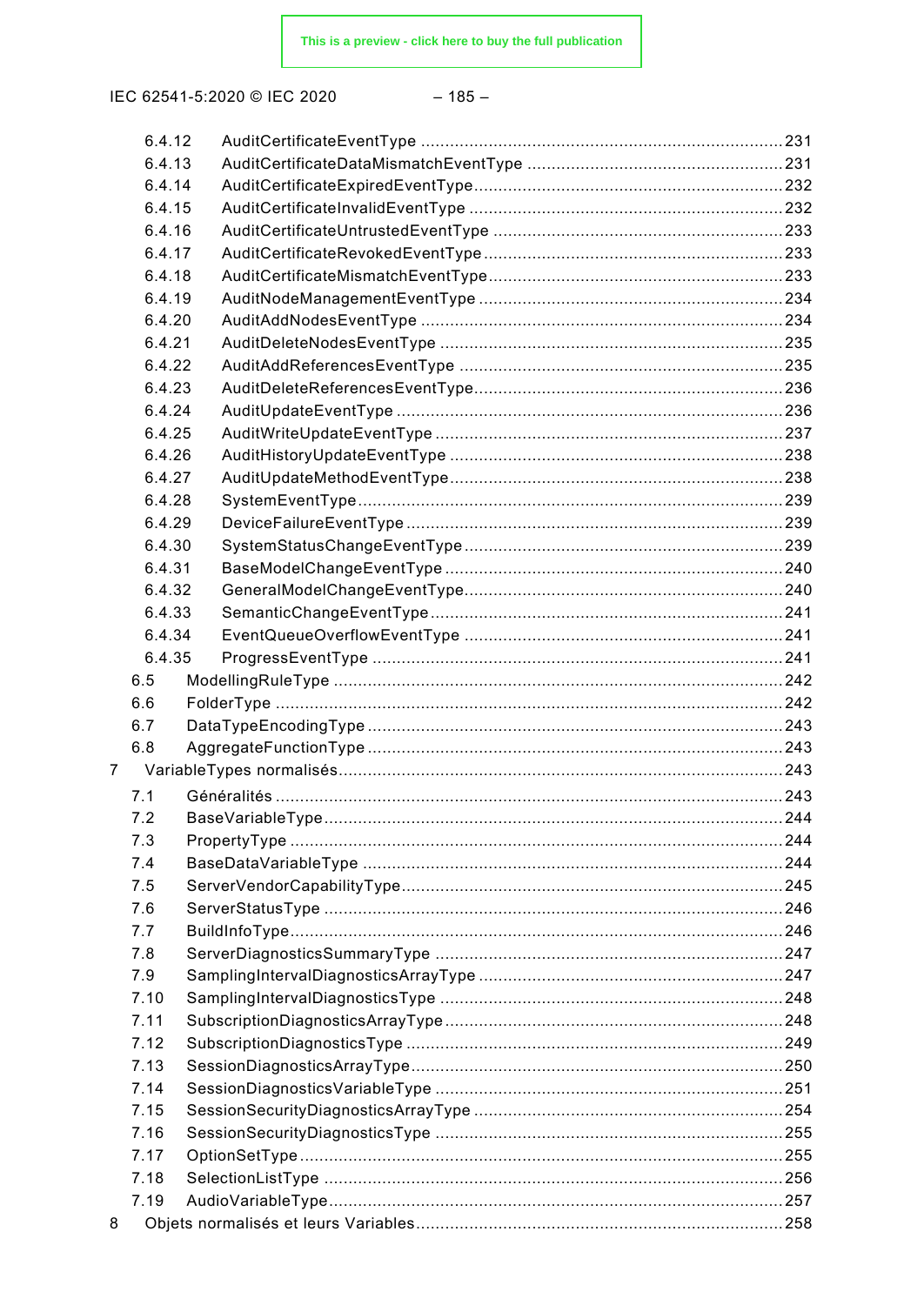#### $-186-$

| 8.1    |                                                                   |     |
|--------|-------------------------------------------------------------------|-----|
| 8.2    | Objets utilisés pour organiser la structure de l'AddressSpace 258 |     |
| 8.2.1  |                                                                   |     |
| 8.2.2  |                                                                   |     |
| 8.2.3  |                                                                   |     |
| 8.2.4  |                                                                   |     |
| 8.2.5  |                                                                   |     |
| 8.2.6  |                                                                   |     |
| 8.2.7  |                                                                   |     |
| 8.2.8  |                                                                   |     |
| 8.2.9  |                                                                   |     |
| 8.2.10 |                                                                   |     |
| 8.3    |                                                                   |     |
| 8.3.1  |                                                                   |     |
| 8.3.2  |                                                                   |     |
| 8.4    |                                                                   |     |
| 8.4.1  |                                                                   |     |
| 8.4.2  |                                                                   |     |
| 8.4.3  |                                                                   |     |
| 8.4.4  |                                                                   |     |
| 8.4.5  |                                                                   |     |
| 9      |                                                                   |     |
|        |                                                                   |     |
| 9.1    |                                                                   |     |
| 9.2    |                                                                   |     |
| 9.3    |                                                                   |     |
| 9.4    |                                                                   |     |
| 10     |                                                                   |     |
| 11     |                                                                   |     |
| 11.1   |                                                                   |     |
| 11.2   |                                                                   |     |
| 11.3   | <b>NonHierarchicalReferences</b>                                  | 271 |
| 11.4   |                                                                   |     |
| 11.5   |                                                                   |     |
| 11.6   |                                                                   |     |
| 11.7   |                                                                   |     |
| 11.8   |                                                                   |     |
| 11.9   |                                                                   |     |
| 11.10  |                                                                   |     |
| 11.11  |                                                                   |     |
| 11.12  |                                                                   |     |
| 11.13  |                                                                   |     |
| 11.14  |                                                                   |     |
| 11.15  |                                                                   |     |
| 11.16  |                                                                   |     |
|        |                                                                   |     |
|        |                                                                   |     |
| 12.1   |                                                                   |     |
| 12.2   |                                                                   |     |
|        |                                                                   |     |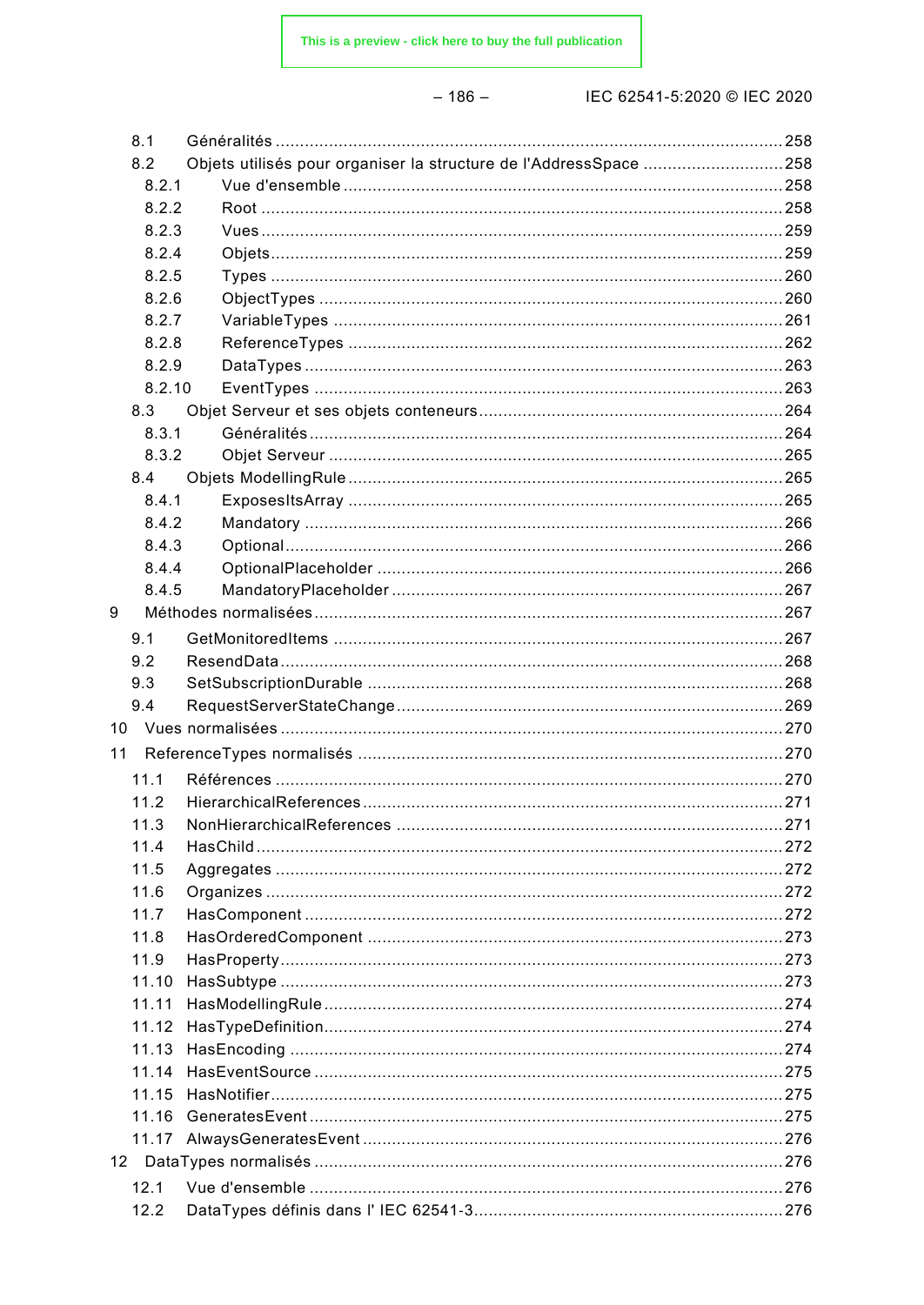#### $-187-$

| 12.3         |                                                                                   |  |
|--------------|-----------------------------------------------------------------------------------|--|
| 12.4         |                                                                                   |  |
| 12.5         |                                                                                   |  |
| 12.6         |                                                                                   |  |
| 12.7         |                                                                                   |  |
| 12.8         |                                                                                   |  |
| 12.9         |                                                                                   |  |
| 12.10        |                                                                                   |  |
| 12.11        |                                                                                   |  |
| 12.12        |                                                                                   |  |
| 12.13        |                                                                                   |  |
| 12.14        |                                                                                   |  |
| 12.15        |                                                                                   |  |
| 12.16        |                                                                                   |  |
| 12.17        |                                                                                   |  |
| 12.18        |                                                                                   |  |
| 12.19        |                                                                                   |  |
| 12.20        |                                                                                   |  |
| 12.21        |                                                                                   |  |
| 12.22        |                                                                                   |  |
|              | Annexe A (informative) Décisions de conception pour modéliser les informations du |  |
|              |                                                                                   |  |
| A.1          |                                                                                   |  |
| A.2          |                                                                                   |  |
| A.3          |                                                                                   |  |
| A.4          |                                                                                   |  |
| A.5          | Variables complexes utilisant des DataTypes complexes 300                         |  |
| A.6          |                                                                                   |  |
| A.7          |                                                                                   |  |
| A.8          |                                                                                   |  |
| A.9          |                                                                                   |  |
| A.10         |                                                                                   |  |
|              |                                                                                   |  |
| B.1          |                                                                                   |  |
| B.2          |                                                                                   |  |
| B.2.1        |                                                                                   |  |
| B.2.2        |                                                                                   |  |
| B.3          |                                                                                   |  |
| B.4          | Représentation des diagrammes d'états dans l'AddressSpace 304                     |  |
| B.4.1        |                                                                                   |  |
| <b>B.4.2</b> |                                                                                   |  |
| <b>B.4.3</b> |                                                                                   |  |
| <b>B.4.4</b> |                                                                                   |  |
| <b>B.4.5</b> |                                                                                   |  |
| <b>B.4.6</b> |                                                                                   |  |
| <b>B.4.7</b> |                                                                                   |  |
| <b>B.4.8</b> |                                                                                   |  |
| <b>B.4.9</b> |                                                                                   |  |
| B.4.10       |                                                                                   |  |
|              |                                                                                   |  |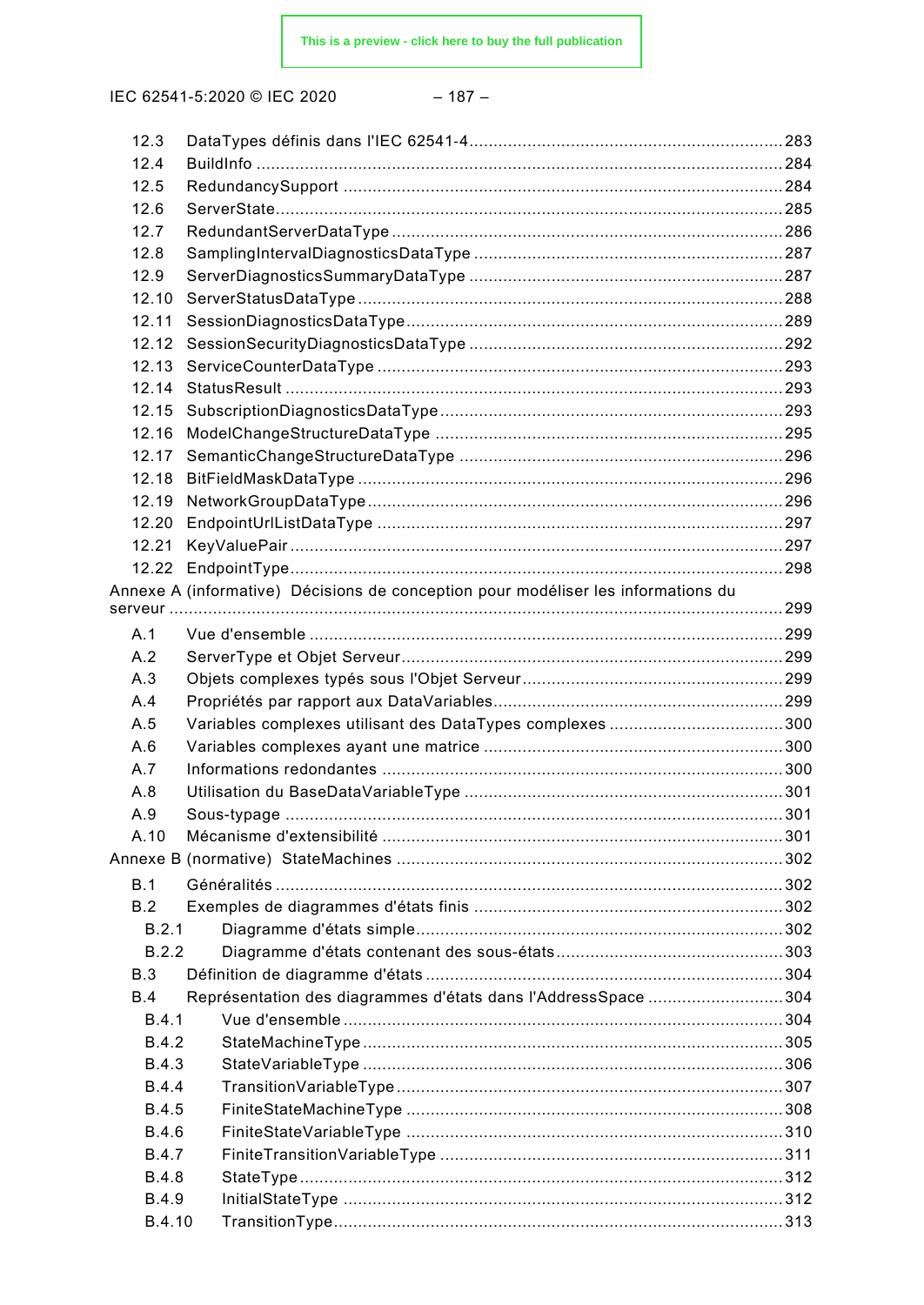|--|--|--|--|

| B.4.11       |                                                                |  |
|--------------|----------------------------------------------------------------|--|
| B.4.12       |                                                                |  |
| B.4.13       |                                                                |  |
| B.4.14       |                                                                |  |
| B.4.15       |                                                                |  |
| B.4.16       |                                                                |  |
| B.4.17       |                                                                |  |
| B.4.18       | Restrictions spéciales sur le sous-typage des StateMachines318 |  |
| B.4.19       |                                                                |  |
| B.5          |                                                                |  |
| B.5.1        |                                                                |  |
| B.5.2        | StateMachineType avec un SubStateMachine utilisant la relation |  |
|              |                                                                |  |
| <b>B.5.3</b> | StateMachineType utilisant la hiérarchie d'appartenance321     |  |
| <b>B.5.4</b> | Exemple de StateMachine ayant une Transition vers un           |  |
|              |                                                                |  |
| C.1          |                                                                |  |
| C.2          |                                                                |  |
| C.2.1        |                                                                |  |
| C.2.2        |                                                                |  |
| C.2.3        |                                                                |  |
| C.2.4        |                                                                |  |
| C.2.5        |                                                                |  |
| C.2.6        |                                                                |  |
| C.2.7        |                                                                |  |
| C.3          |                                                                |  |
| C.3.1        |                                                                |  |
| C.3.2        |                                                                |  |
| C.3.3        |                                                                |  |
| C.3.4        |                                                                |  |
| C.3.5        |                                                                |  |
| C.3.6        |                                                                |  |
| C.4          |                                                                |  |
| C.4.1        |                                                                |  |
| C.4.2        |                                                                |  |
| C.4.3        |                                                                |  |
| C.4.4        |                                                                |  |
| C.4.5        |                                                                |  |
| C.4.6        |                                                                |  |
| C.4.7        |                                                                |  |
|              |                                                                |  |
|              |                                                                |  |
| D.1          |                                                                |  |
| D.2          |                                                                |  |
| D.3          | DataTypeDictionary, DataTypeDescription, DataTypeEncoding et   |  |
| D.4          |                                                                |  |
| D.5          |                                                                |  |
| D.5.1        |                                                                |  |
|              |                                                                |  |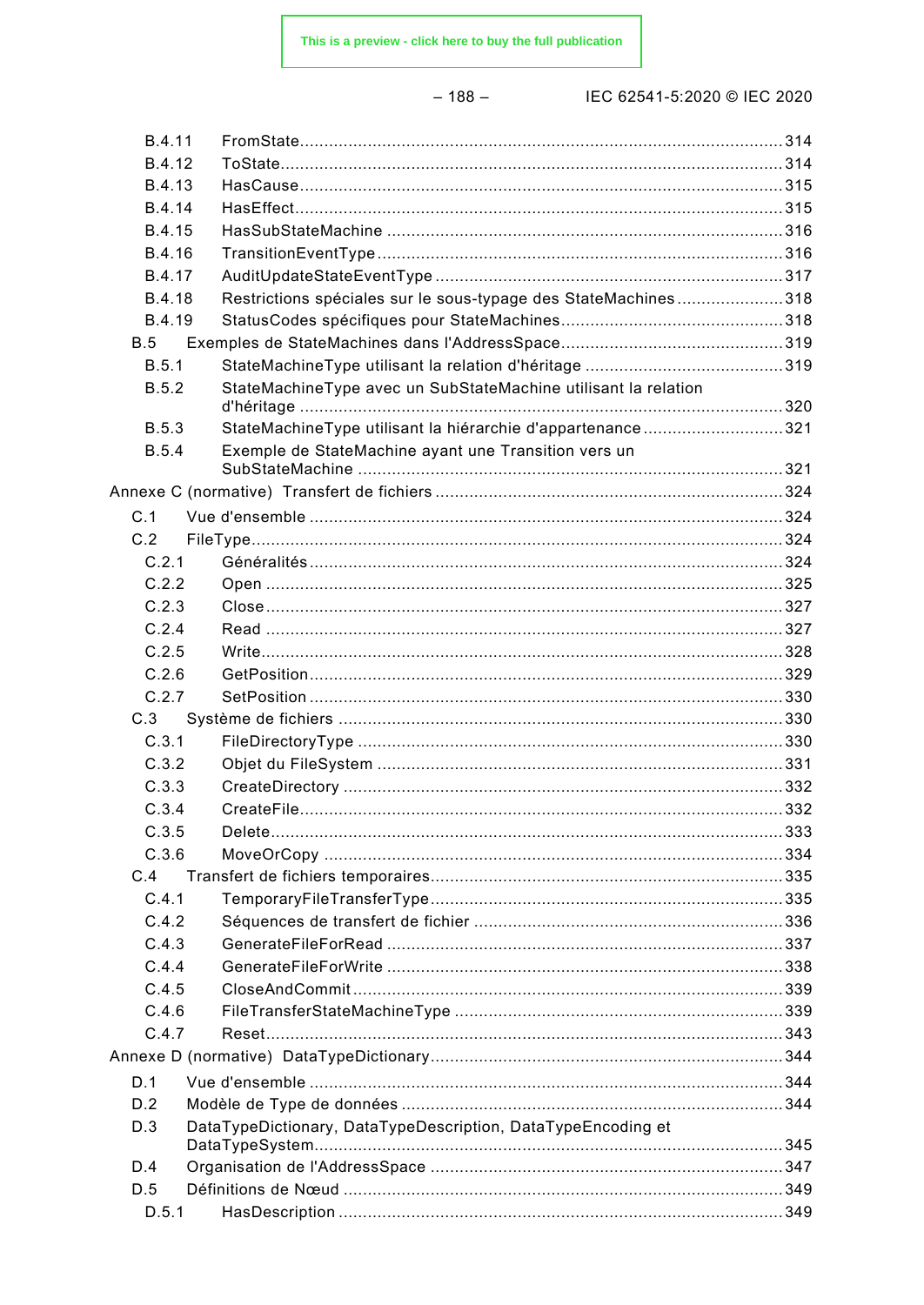| D.5.2          |                                                                           |  |
|----------------|---------------------------------------------------------------------------|--|
| D.5.3<br>D.5.4 |                                                                           |  |
| D.5.5          |                                                                           |  |
|                |                                                                           |  |
| D.5.6          |                                                                           |  |
|                | Annexe E (normative) Système de description du Type OPC Binary 352        |  |
| E.1            |                                                                           |  |
| E.2            |                                                                           |  |
| E.2.1          |                                                                           |  |
| E.2.2          |                                                                           |  |
| E.2.3          |                                                                           |  |
| E.2.4          |                                                                           |  |
| E.2.5          |                                                                           |  |
| E.2.6          |                                                                           |  |
| E.2.7          |                                                                           |  |
| E.2.8          |                                                                           |  |
| E.2.9          |                                                                           |  |
| E.3            |                                                                           |  |
| E.4            |                                                                           |  |
| E.4.1          |                                                                           |  |
| E.4.2          |                                                                           |  |
| E.4.3          |                                                                           |  |
| E.4.4          |                                                                           |  |
| E.4.5          | Matrice d'entiers avec un terminateur au lieu d'un préfixe de longueur359 |  |
| E.4.6          |                                                                           |  |
| E.4.7          |                                                                           |  |
| E.4.8          |                                                                           |  |
| E.5            |                                                                           |  |
| E.6            |                                                                           |  |
|                |                                                                           |  |
| F.1            |                                                                           |  |
| F.2            |                                                                           |  |
| F.2.1          |                                                                           |  |
| F.2.2          |                                                                           |  |
| F.2.3          |                                                                           |  |
| F.3            |                                                                           |  |
| F.3.1          |                                                                           |  |
| F.3.2          |                                                                           |  |
| F.3.3          |                                                                           |  |
| F.3.4          |                                                                           |  |
| F.3.5          |                                                                           |  |
| F.3.6          |                                                                           |  |
|                |                                                                           |  |
| F.3.7          |                                                                           |  |
| F.3.8<br>F.4   |                                                                           |  |
|                |                                                                           |  |
|                |                                                                           |  |
|                |                                                                           |  |
|                |                                                                           |  |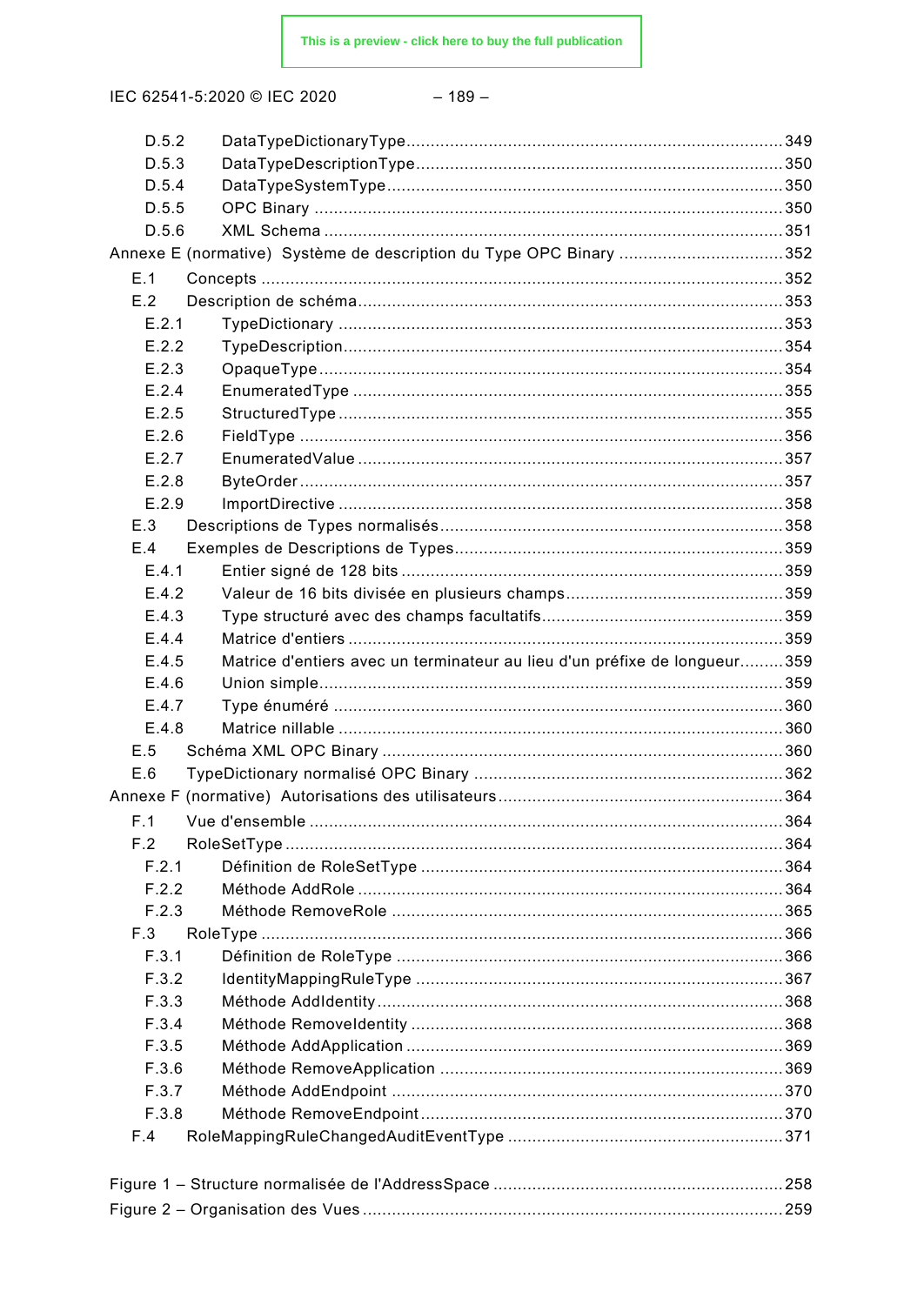– 190 – IEC 62541-5:2020 © IEC 2020

| Figure B.2 - Exemple d'un diagramme d'états ayant un sous-diagramme 303               |  |
|---------------------------------------------------------------------------------------|--|
|                                                                                       |  |
|                                                                                       |  |
|                                                                                       |  |
|                                                                                       |  |
| Figure B.7 - Exemple d'un StateMachineType utilisant la relation d'héritage 319       |  |
| Figure B.8 - Exemple d'un StateMachineType avec un SubStateMachine utilisant la       |  |
| Figure B.9 - Exemple d'un StateMachineType utilisant la hiérarchie d'appartenance 321 |  |
| Figure B.10 - Exemple d'un diagramme d'états avec des transitions partant de sous-    |  |
| Figure B.11 - Exemple d'un StateMachineType avec une Transition vers un               |  |
|                                                                                       |  |
| Figure C.2 - Exemple de Séquence de transfert de lecture de fichier 336               |  |
| Figure C.3 - Exemple de Séquence de transfert d'écriture de fichier 336               |  |
|                                                                                       |  |
|                                                                                       |  |
|                                                                                       |  |
|                                                                                       |  |
|                                                                                       |  |
|                                                                                       |  |
|                                                                                       |  |
|                                                                                       |  |
|                                                                                       |  |
|                                                                                       |  |
|                                                                                       |  |
|                                                                                       |  |
|                                                                                       |  |
|                                                                                       |  |
|                                                                                       |  |
|                                                                                       |  |
|                                                                                       |  |
|                                                                                       |  |
|                                                                                       |  |
|                                                                                       |  |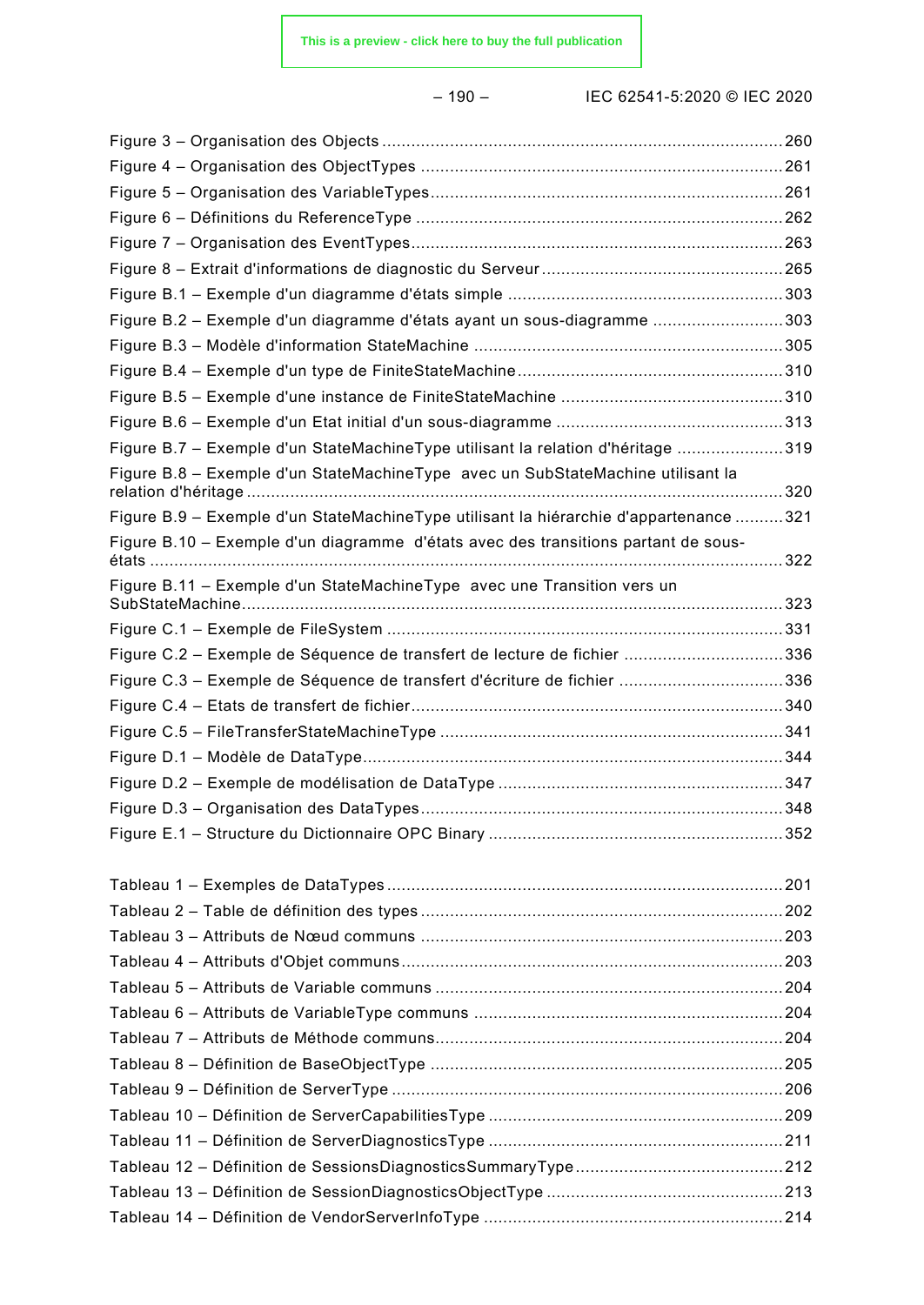IEC 62541-5:2020 © IEC 2020 – 191 –

| Tableau 18 - Définition de NonTransparentNetworkRedundancyType216 |  |
|-------------------------------------------------------------------|--|
|                                                                   |  |
|                                                                   |  |
|                                                                   |  |
|                                                                   |  |
|                                                                   |  |
|                                                                   |  |
|                                                                   |  |
|                                                                   |  |
|                                                                   |  |
|                                                                   |  |
|                                                                   |  |
|                                                                   |  |
|                                                                   |  |
|                                                                   |  |
|                                                                   |  |
|                                                                   |  |
|                                                                   |  |
|                                                                   |  |
|                                                                   |  |
|                                                                   |  |
|                                                                   |  |
|                                                                   |  |
|                                                                   |  |
|                                                                   |  |
|                                                                   |  |
|                                                                   |  |
|                                                                   |  |
|                                                                   |  |
|                                                                   |  |
|                                                                   |  |
|                                                                   |  |
|                                                                   |  |
|                                                                   |  |
|                                                                   |  |
|                                                                   |  |
|                                                                   |  |
|                                                                   |  |
|                                                                   |  |
|                                                                   |  |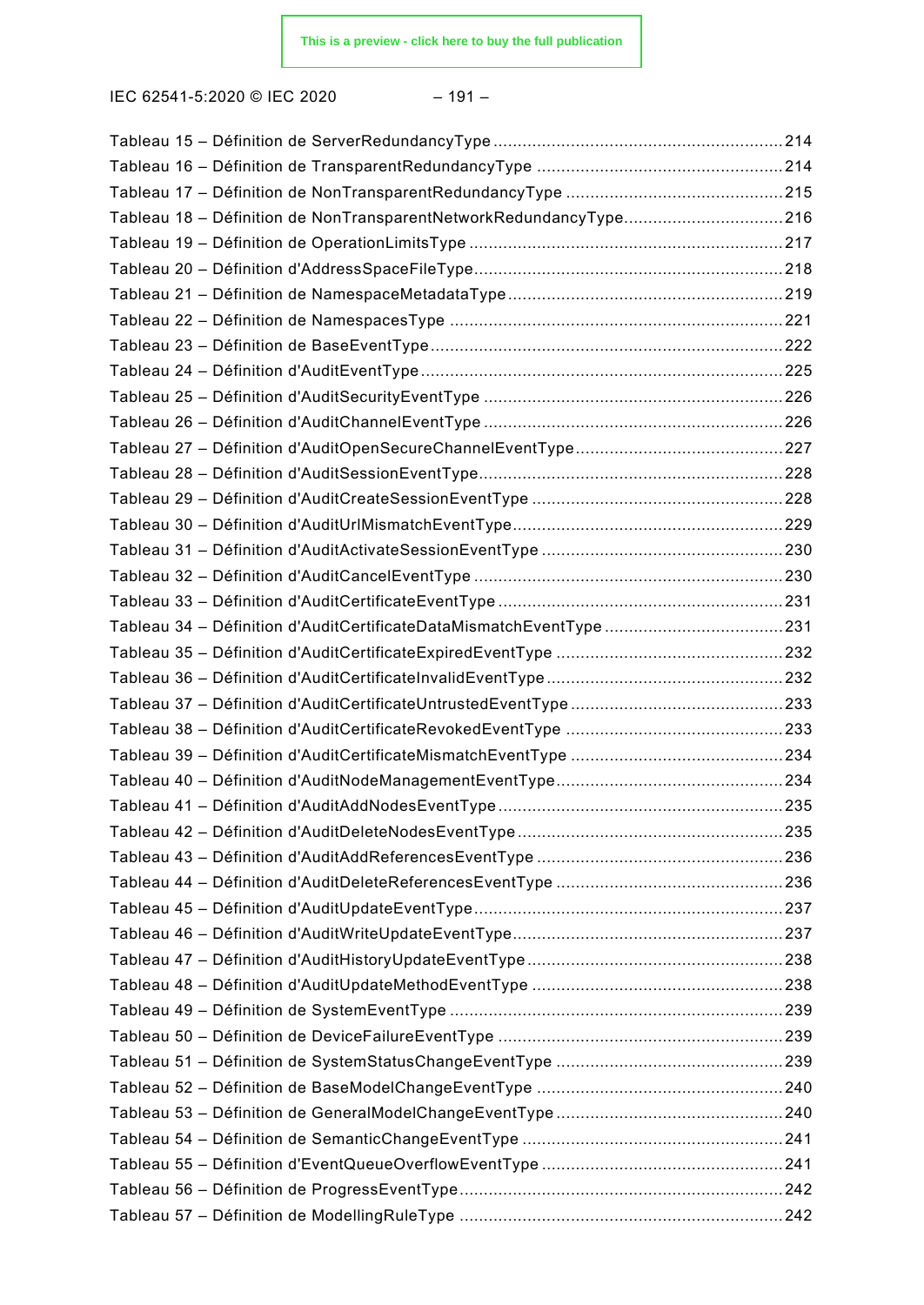– 192 – IEC 62541-5:2020 © IEC 2020

| Tableau 68 - Définition de SamplingIntervalDiagnosticsArrayType 248                  |  |
|--------------------------------------------------------------------------------------|--|
|                                                                                      |  |
|                                                                                      |  |
|                                                                                      |  |
|                                                                                      |  |
|                                                                                      |  |
|                                                                                      |  |
|                                                                                      |  |
|                                                                                      |  |
|                                                                                      |  |
|                                                                                      |  |
|                                                                                      |  |
|                                                                                      |  |
|                                                                                      |  |
|                                                                                      |  |
|                                                                                      |  |
|                                                                                      |  |
|                                                                                      |  |
|                                                                                      |  |
|                                                                                      |  |
|                                                                                      |  |
|                                                                                      |  |
|                                                                                      |  |
|                                                                                      |  |
|                                                                                      |  |
|                                                                                      |  |
| Tableau 94 - Définition de l'AddressSpace pour la Méthode GetMonitoredItems268       |  |
| Tableau 95 - Définition de l'AddressSpace pour la Méthode ResendData268              |  |
| Tableau 96 - Définition de l'AddressSpace pour la Méthode SetSubscriptionDurable 269 |  |
| Tableau 97 - Définition de l'AddressSpace pour la Méthode                            |  |
|                                                                                      |  |
|                                                                                      |  |
|                                                                                      |  |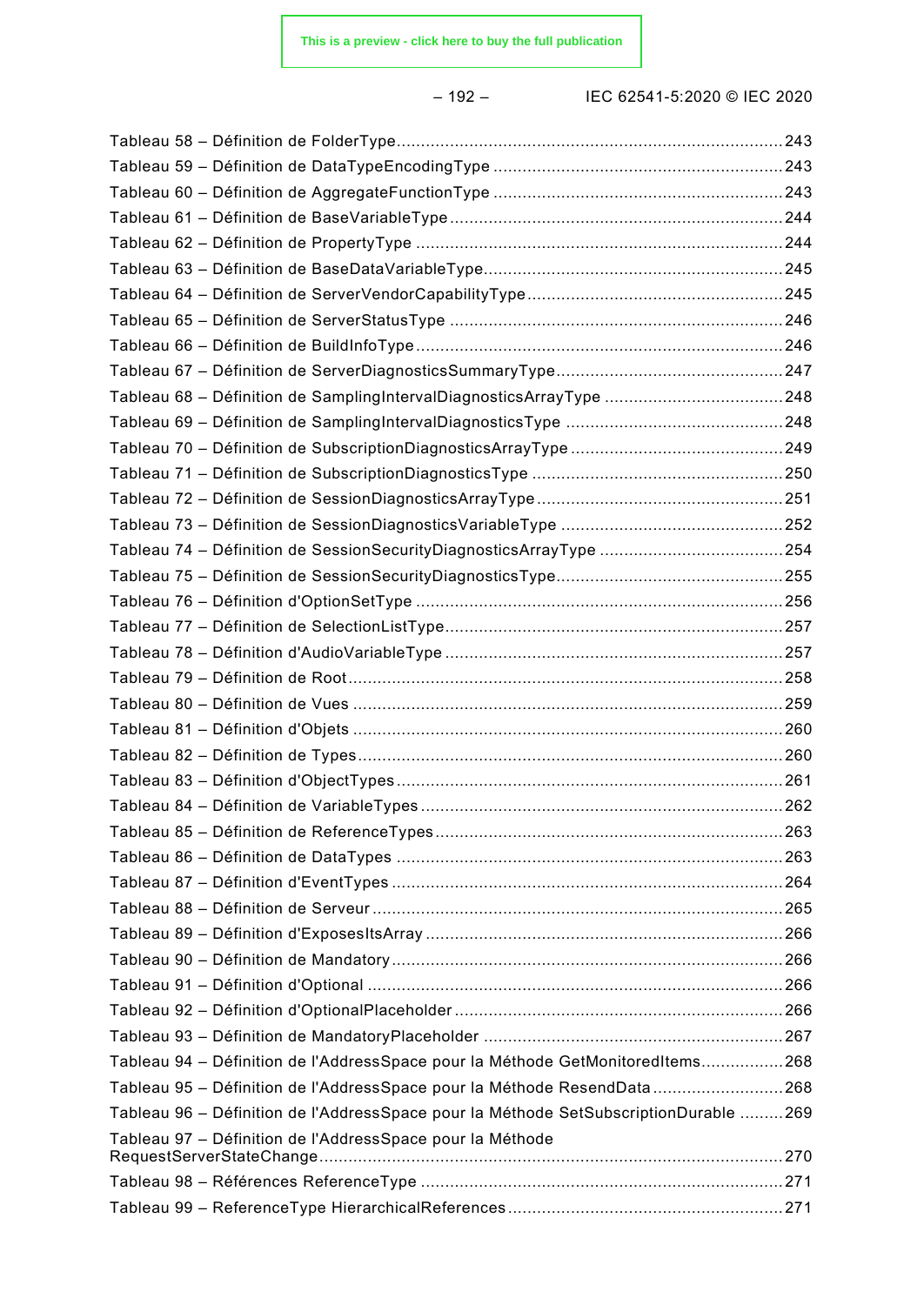IEC 62541-5:2020 © IEC 2020 – 193 –

| Tableau 141 - Définition de SamplingIntervalDiagnosticsDataType 287 |  |
|---------------------------------------------------------------------|--|
|                                                                     |  |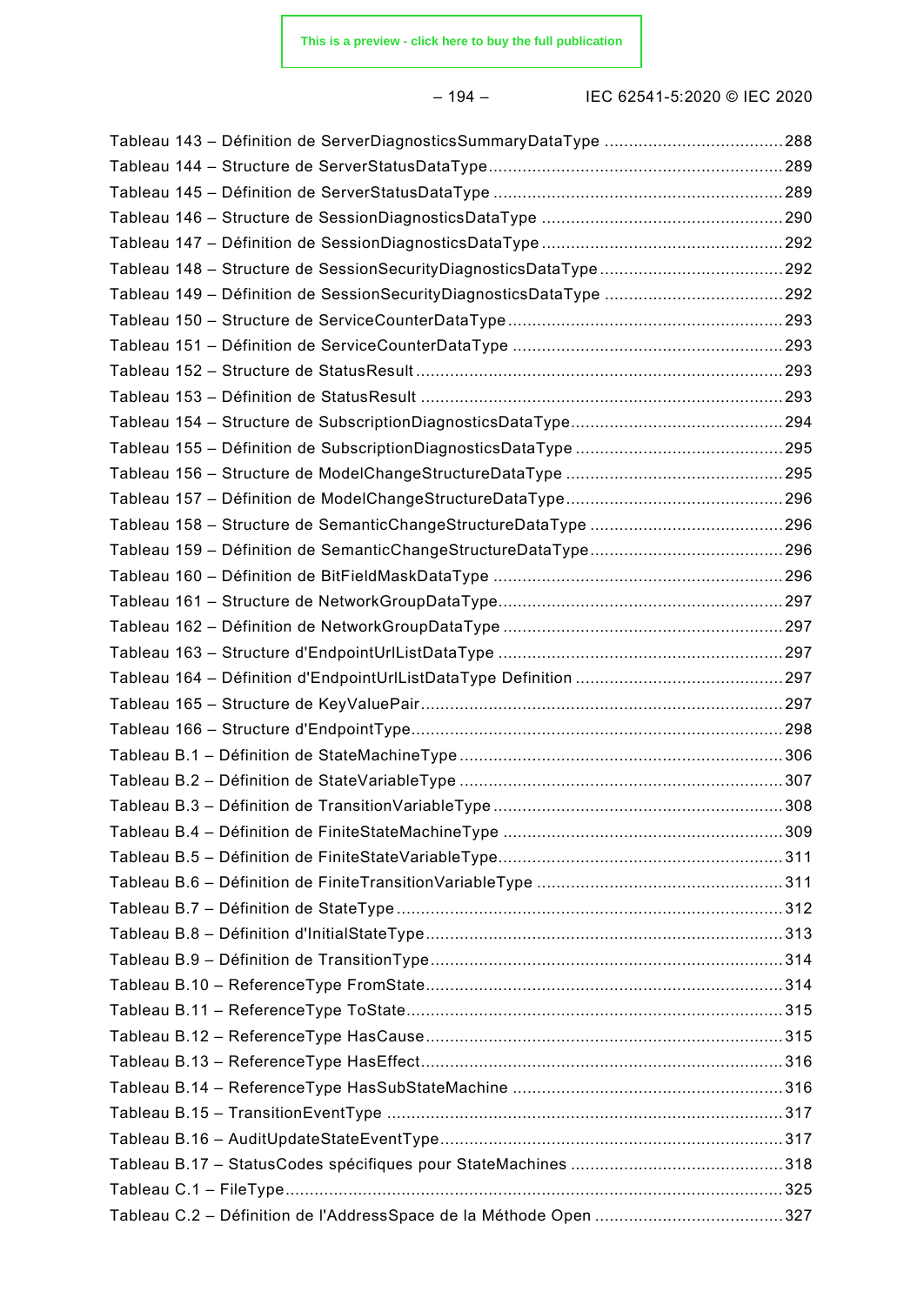IEC 62541-5:2020 © IEC 2020 – 195 –

| Tableau C.6 - Définition de l'AddressSpace de la Méthode GetPosition329            |  |
|------------------------------------------------------------------------------------|--|
| Tableau C.7 - Définition de l'AddressSpace de la Méthode SetPosition330            |  |
|                                                                                    |  |
| Tableau C.9 - Définition de l'AddressSpace de la Méthode CreateDirectory 332       |  |
| Tableau C.10 - Définition de l'AddressSpace de la Méthode CreateFile333            |  |
|                                                                                    |  |
| Tableau C.12 - Définition de l'AddressSpace de la Méthode MoveOrCopy 335           |  |
|                                                                                    |  |
| Tableau C.14 - Définition de l'AddressSpace de la Méthode GenerateFileForRead 337  |  |
| Tableau C.15 - Définition de l'AddressSpace de la Méthode GenerateFileForWrite 338 |  |
| Tableau C.16 - Définition de l'AddressSpace de la Méthode CloseAndCommit339        |  |
|                                                                                    |  |
|                                                                                    |  |
|                                                                                    |  |
|                                                                                    |  |
|                                                                                    |  |
|                                                                                    |  |
|                                                                                    |  |
|                                                                                    |  |
|                                                                                    |  |
|                                                                                    |  |
|                                                                                    |  |
|                                                                                    |  |
|                                                                                    |  |
|                                                                                    |  |
|                                                                                    |  |
|                                                                                    |  |
|                                                                                    |  |
|                                                                                    |  |
|                                                                                    |  |
|                                                                                    |  |
| Tableau F.4 - Définition de RoleMappingRuleChangedAuditEventType 371               |  |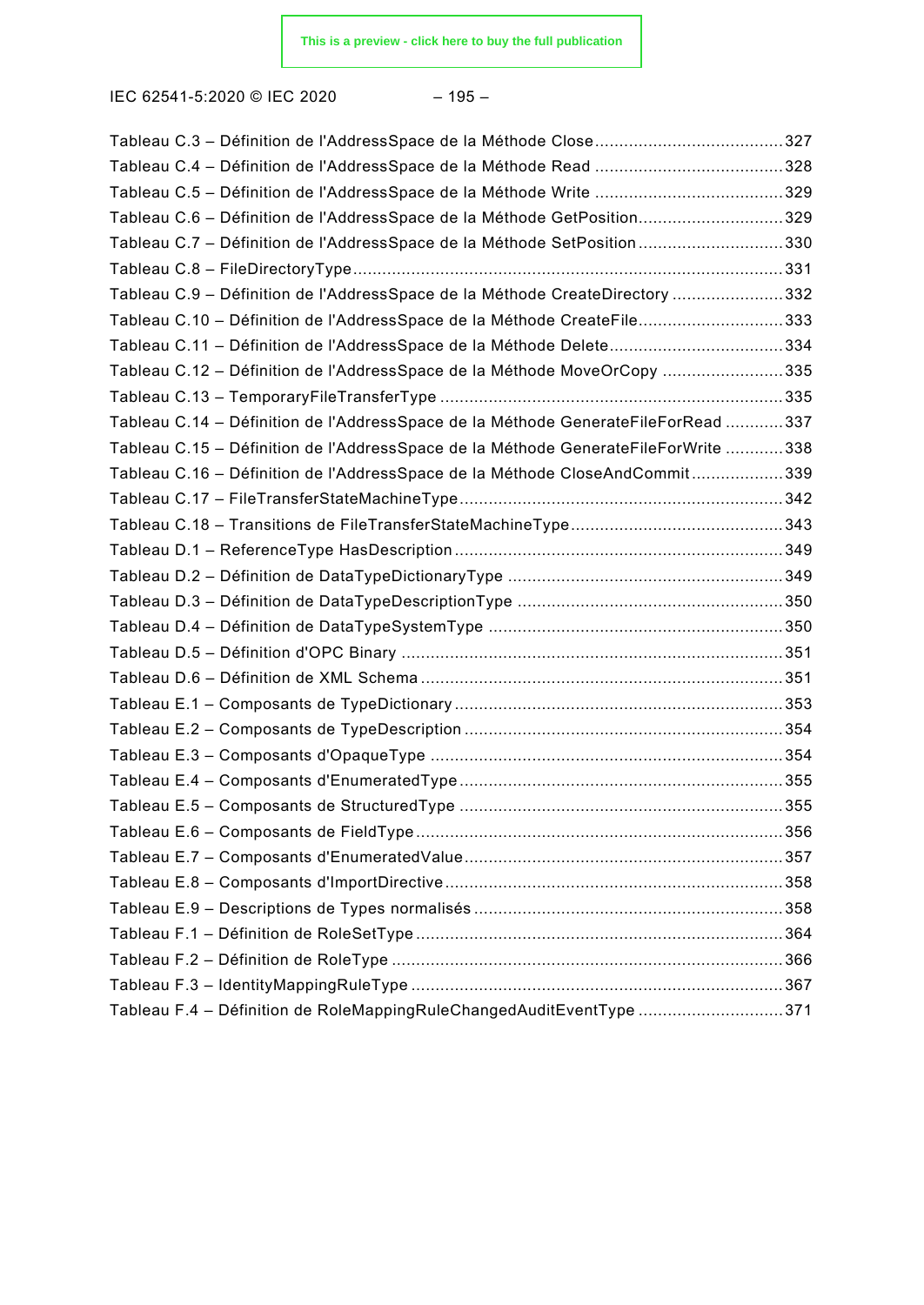**[This is a preview - click here to buy the full publication](https://webstore.iec.ch/publication/61114&preview)**

 $-196 -$  IFC 62541-5:2020 © IFC 2020

#### COMMISSION ÉLECTROTECHNIQUE INTERNATIONALE

\_\_\_\_\_\_\_\_\_\_\_\_

#### **ARCHITECTURE UNIFIÉE OPC –**

#### **Partie 5: Modèle d'information**

#### AVANT-PROPOS

- <span id="page-29-0"></span>1) La Commission Electrotechnique Internationale (IEC) est une organisation mondiale de normalisation composée de l'ensemble des comités électrotechniques nationaux (Comités nationaux de l'IEC). L'IEC a pour objet de favoriser la coopération internationale pour toutes les questions de normalisation dans les domaines de l'électricité et de l'électronique. A cet effet, l'IEC – entre autres activités – publie des Normes internationales, des Spécifications techniques, des Rapports techniques, des Spécifications accessibles au public (PAS) et des Guides (ci-après dénommés "Publication(s) de l'IEC"). Leur élaboration est confiée à des comités d'études, aux travaux desquels tout Comité national intéressé par le sujet traité peut participer. Les organisations internationales, gouvernementales et non gouvernementales, en liaison avec l'IEC, participent également aux travaux. L'IEC collabore étroitement avec l'Organisation Internationale de Normalisation (ISO), selon des conditions fixées par accord entre les deux organisations.
- 2) Les décisions ou accords officiels de l'IEC concernant les questions techniques représentent, dans la mesure du possible, un accord international sur les sujets étudiés, étant donné que les Comités nationaux de l'IEC intéressés sont représentés dans chaque comité d'études.
- 3) Les Publications de l'IEC se présentent sous la forme de recommandations internationales et sont agréées comme telles par les Comités nationaux de l'IEC. Tous les efforts raisonnables sont entrepris afin que l'IEC s'assure de l'exactitude du contenu technique de ses publications; l'IEC ne peut pas être tenue responsable de l'éventuelle mauvaise utilisation ou interprétation qui en est faite par un quelconque utilisateur final.
- 4) Dans le but d'encourager l'uniformité internationale, les Comités nationaux de l'IEC s'engagent, dans toute la mesure possible, à appliquer de façon transparente les Publications de l'IEC dans leurs publications nationales et régionales. Toutes divergences entre toutes Publications de l'IEC et toutes publications nationales ou régionales correspondantes doivent être indiquées en termes clairs dans ces dernières.
- 5) L'IEC elle-même ne fournit aucune attestation de conformité. Des organismes de certification indépendants fournissent des services d'évaluation de conformité et, dans certains secteurs, accèdent aux marques de conformité de l'IEC. L'IEC n'est responsable d'aucun des services effectués par les organismes de certification indépendants.
- 6) Tous les utilisateurs doivent s'assurer qu'ils sont en possession de la dernière édition de cette publication.
- 7) Aucune responsabilité ne doit être imputée à l'IEC, à ses administrateurs, employés, auxiliaires ou mandataires, y compris ses experts particuliers et les membres de ses comités d'études et des Comités nationaux de l'IEC, pour tout préjudice causé en cas de dommages corporels et matériels, ou de tout autre dommage de quelque nature que ce soit, directe ou indirecte, ou pour supporter les coûts (y compris les frais de justice) et les dépenses découlant de la publication ou de l'utilisation de cette Publication de l'IEC ou de toute autre Publication de l'IEC, ou au crédit qui lui est accordé.
- 8) L'attention est attirée sur les références normatives citées dans cette publication. L'utilisation de publications référencées est obligatoire pour une application correcte de la présente publication.
- 9) L'attention est attirée sur le fait que certains des éléments de la présente Publication de l'IEC peuvent faire l'objet de droits de brevet. L'IEC ne saurait être tenue pour responsable de ne pas avoir identifié de tels droits de brevets et de ne pas avoir signalé leur existence.

La Norme internationale IEC 62541-5 a été établie par le sous-comité 65E: Les dispositifs et leur intégration dans les systèmes de l'entreprise, du comité d'études 65 de l'IEC: Mesure, commande et automation dans les processus industriels.

Cette troisième édition annule et remplace la deuxième édition parue en 2015. Cette édition constitue une révision technique.

Cette édition inclut les modifications techniques majeures suivantes par rapport à l'édition précédente:

- a) ajout de l'Annexe F concernant l'Authentification des utilisateurs; description du Modèle d'information de rôle qui autorise également la configuration des Rôles;
- b) ajout de nouveaux types de données: "Union", "Decimal", "OptionSet", "DateString", "TimeString", "DurationString", "NormalizedString", "DecimalString" et "AudioDataType";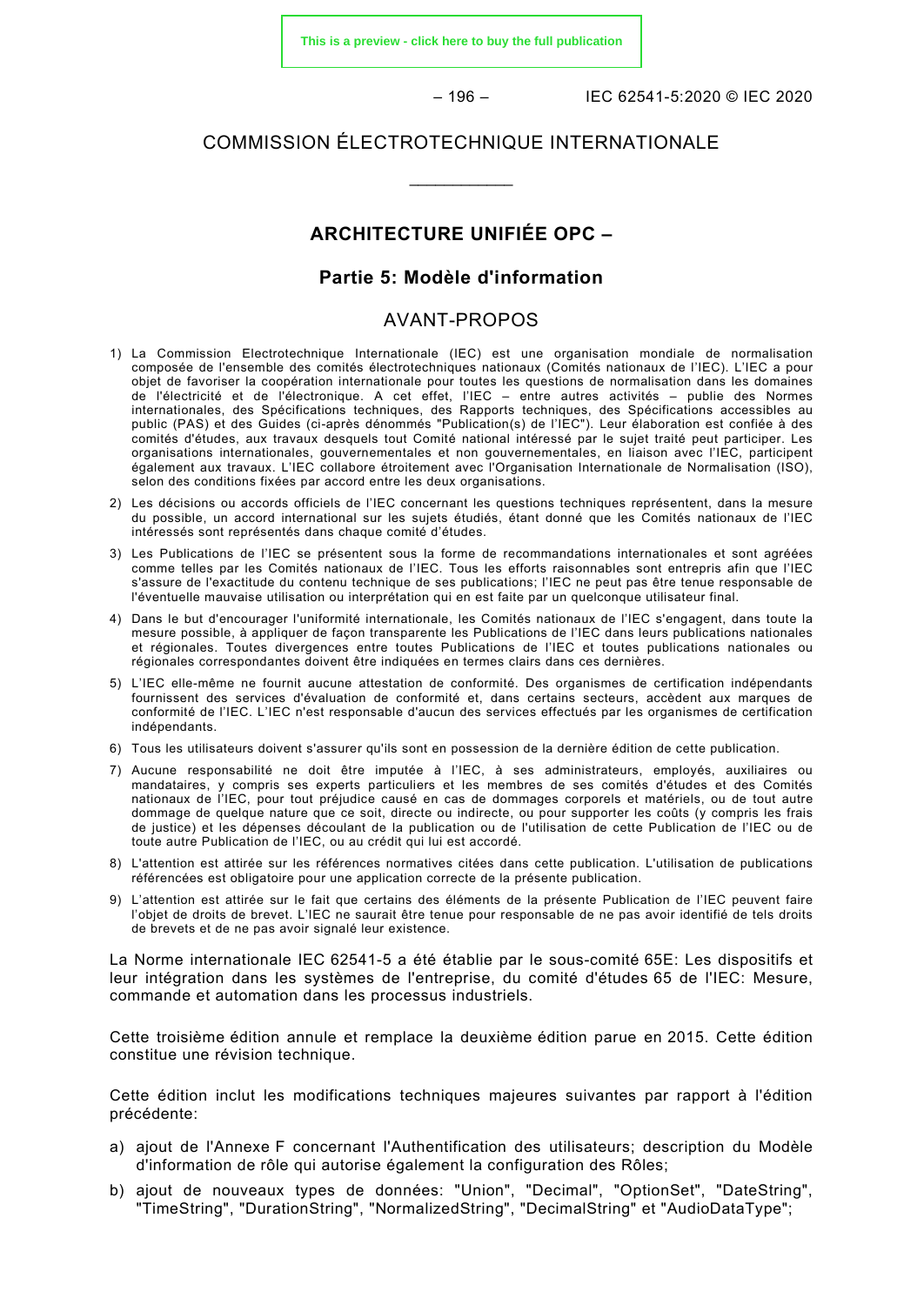IFC 62541-5:2020 © IFC 2020 – 197 –

- c) ajout d'une méthode afin de demander un changement d'état dans un Serveur;
- d) ajout d'une méthode afin de définir un Abonnement en mode persistant;
- e) ajout d'une méthode afin de demander le renvoi de données à partir d'un Abonnement;
- f) ajout en C.4 d'un concept permettant la création temporaire d'un fichier pour l'écriture ou la lecture sur un serveur;
- g) ajout d'un nouveau type de Variable afin de prendre en charge les Listes de sélection;
- h) ajout de propriétés facultatives au FiniteStateMachineType afin de présenter les états et transitions actuellement disponibles;
- i) ajout d'une propriété UrisVersion au ServerType. Ces informations de version peuvent être utilisées pour l'invocation de services sans session.

Le texte de cette norme est issu des documents suivants:

| <b>FDIS</b>  | Rapport de vote |
|--------------|-----------------|
| 65E/717/FDIS | 65E/733/RVD     |

Le rapport de vote indiqué dans le tableau ci-dessus donne toute information sur le vote ayant abouti à l'approbation de cette Norme internationale.

Ce document a été rédigé selon les Directives ISO/IEC, Partie 2.

Tout au long du présent document et des autres parties de la série IEC 62541, certaines conventions documentaires sont utilisées:

Le format *italique* est utilisé pour mettre en évidence un terme défini ou une définition qui apparaît à l'Article 3 dans l'une des parties de la série.

Le format *italique* est également utilisé pour mettre en évidence le nom d'un paramètre d'entrée ou de sortie de service, ou le nom d'une structure ou d'un élément de structure habituellement défini dans les tableaux.

Par ailleurs, les *termes* et les *noms en italique* sont souvent écrits en camel-case (pratique qui consiste à joindre, sans espace, les éléments des mots ou expressions composés, la première lettre de chaque élément étant en majuscule). Par exemple, le terme défini est *AddressSpace* et non Espace d'adressage. Cela permet de mieux comprendre qu'il existe une définition unique pour *AddressSpace*, et non deux définitions distinctes pour Espace et pour Adressage.

Une liste de toutes les parties de la série IEC 62541, publiées sous le titre général *Acrhitecture unifiée OPC*, peut être consultée sur le site web de l'IEC.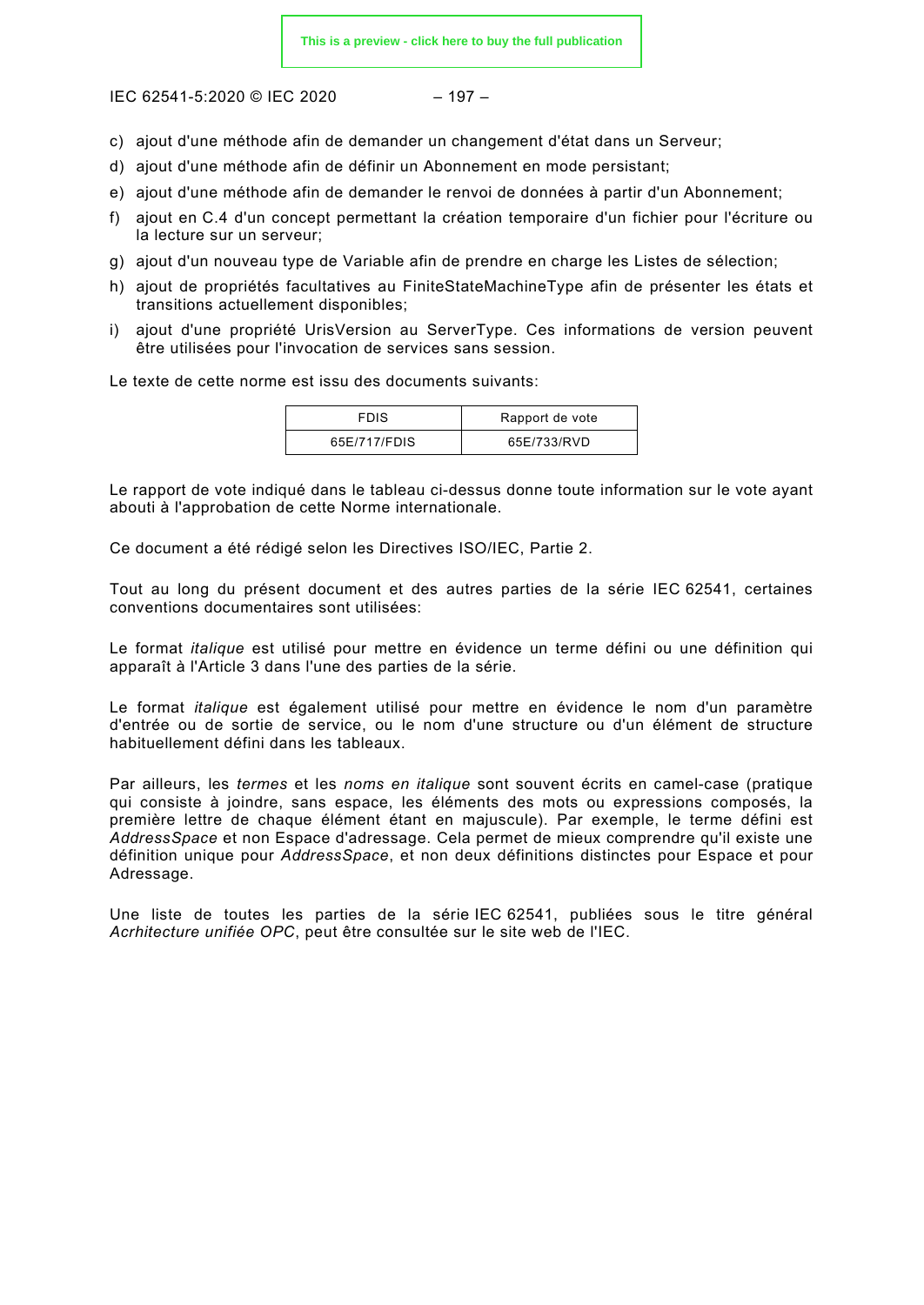– 198 – IEC 62541-5:2020 © IEC 2020

Le comité a décidé que le contenu de ce document ne sera pas modifié avant la date de stabilité indiquée sur le site web de l'IEC sous "http://webstore.iec.ch" dans les données relatives au document recherché. A cette date, le document sera

- reconduit,
- supprimé,
- remplacé par une édition révisée, ou
- amendé.

**IMPORTANT – Le logo** *"colour inside"* **qui se trouve sur la page de couverture de cette publication indique qu'elle contient des couleurs qui sont considérées comme utiles à une bonne compréhension de son contenu. Les utilisateurs devraient, par conséquent, imprimer cette publication en utilisant une imprimante couleur.**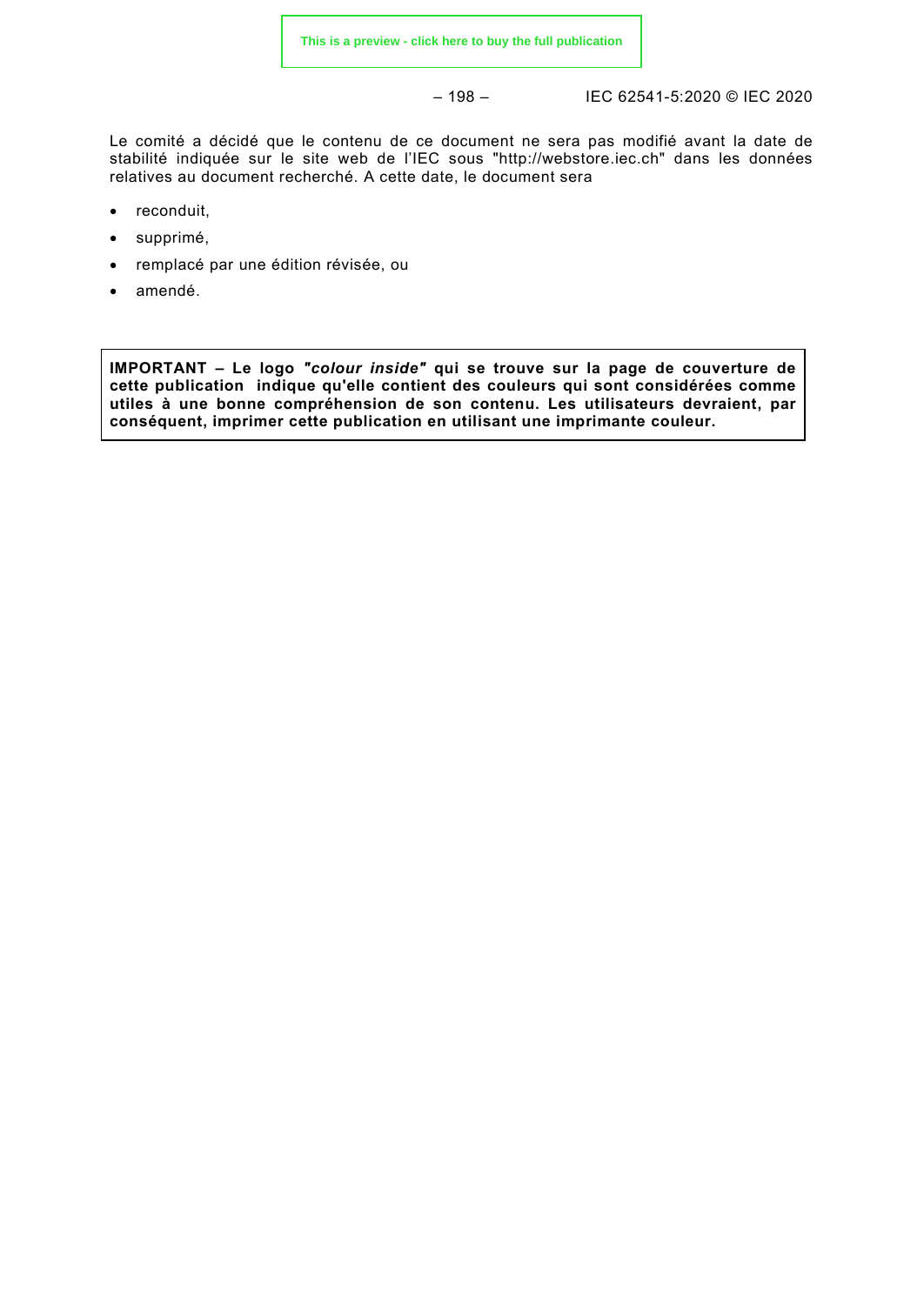IFC 62541-5:2020 © IFC 2020 – 199 –

#### **ARCHITECTURE UNIFIÉE OPC –**

#### **Partie 5: Modèle d'information**

#### <span id="page-32-0"></span>**1 Domaine d'application**

La présente partie de l'IEC 62541 définit le Modèle d'information de l'Architecture unifiée OPC. Le Modèle d'information décrit des *Nœuds* normalisés de l'*AddressSpace* d'un *Serveur*. Ces *Nœuds* sont des types normalisés ainsi que des instances normalisées utilisés pour le diagnostic ou comme des points d'entrée à des *Nœuds* spécifiques au serveur. Ainsi, le Modèle d'information définit l'*AddressSpace* d'un *Serveur* OPC UA vide. Cependant, tous les *Serveurs* ne sont pas supposés fournir la totalité de ces *Nœuds*.

#### <span id="page-32-1"></span>**2 Références normatives**

Les documents suivants sont cités en référence de manière normative, en intégralité ou en partie, dans le présent document et sont indispensables pour son application. Pour les références datées, seule l'édition citée s'applique. Pour les références non datées, la dernière édition du document de référence s'applique (y compris les éventuels amendements).

<span id="page-32-2"></span>IEC TR 62541‑1*, OPC Unified Architecture – Part 1: Overview and Concepts* (disponible en anglais seulement)

<span id="page-32-3"></span>IEC 62541‑3, *Architecture unifiée OPC – Partie 3:* Modèle d'espace d'adressage

IEC 62541‑4, *Architecture unifiée OPC – Partie 4: Services*

IEC 62541‑6, *Architecture unifiée OPC – Partie 6: Mappings*

IEC 62541‑7, *Architecture unifiée OPC – Partie 7: Profils*

IEC 62541‑9, *Architecture unifiée OPC – Partie 9: Alarmes et conditions*

IEC 62541‑10, *Architecture unifiée OPC – Partie 10: Programmes*

IEC 62541‑11, *Architecture unifiée OPC – Partie 11: Accès à l'historique*

ISO/IEC/IEEE 60559:2011, *Information technology – Microprocessor Systems – Floating-Point arithmetic* (disponible en anglais seulement)

<https://www.iso.org/standard/57469.html>

IETF RFC 2045: Multipurpose Internet Mail Extensions (MIME) Part One: Format of Internet Message Bodies <http://www.ietf.org/rfc/rfc2045.txt>

IETF RFC 2046: Multipurpose Internet Mail Extensions (MIME) Part Two: Media Types <https://www.ietf.org/rfc/rfc2046.txt>

IETF RFC 2047: Multipurpose Internet Mail Extensions (MIME) Part Three: Message Header Extensions for Non-ASCII Text <http://www.ietf.org/rfc/rfc2047.txt>